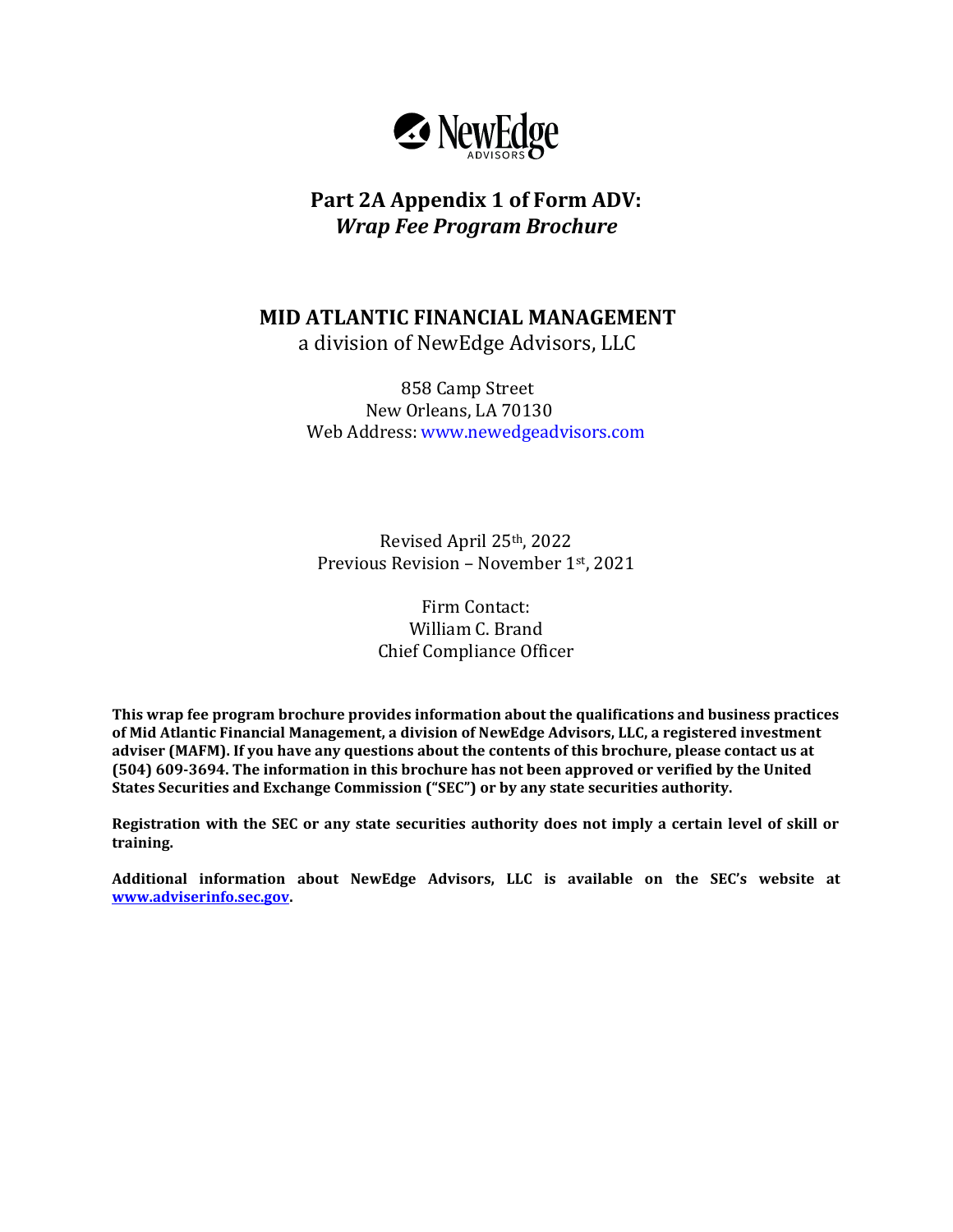## <span id="page-1-0"></span>**ITEM 2. MATERIAL CHANGES**

This *Wrap Fee Program Brochure* ("Wrap Brochure"), dated November 1, 2021, provides you with a summary of MAFM's advisory services and fees, professionals, certain business practices and policies, as well as actual or potential conflicts of interest, among other things. This item is used to provide our clients with a summary of new and/or updated information; we will inform of the revision(s) based on the nature of the information as follows.

Annual Update: We are required to update certain information at least annually, within 90 days of our firm's fiscal year end (FYE) of December 31. We will provide you with either a summary of the revised information with an offer to deliver the full revised Brochure within 120 days of our FYE or we will provide you with our revised Brochure that will include a summary of those changes in this Item.

Material Changes: Should a material change in our operations occur, depending on its nature we will promptly communicate this change to clients (and it will be summarized in this Item). "Material changes" requiring prompt notification will include changes of ownership or control; location; disciplinary proceedings; significant changes to our advisory services or advisory affiliates – any information that is critical to a client's full understanding of who we are, how to find us, and how we do business.

The following summarizes new or revised disclosures based on information previously provided in our Firm Brochure dated March 31, 2021:

<span id="page-1-1"></span>**Effective November 1st, 2021, Mid Atlantic Financial Management, Inc. was merged with and into an affiliated registered investment adviser, GWM Advisors, LLC (Goss Advisors), and the surviving entity's name was changed to NewEdge Advisors, LLC. MAFM is operated as a division of NewEdge Advisors, LLC. This internal reorganization transaction did not result in a change of control or otherwise change any of the services being provided to customers of MAFM.**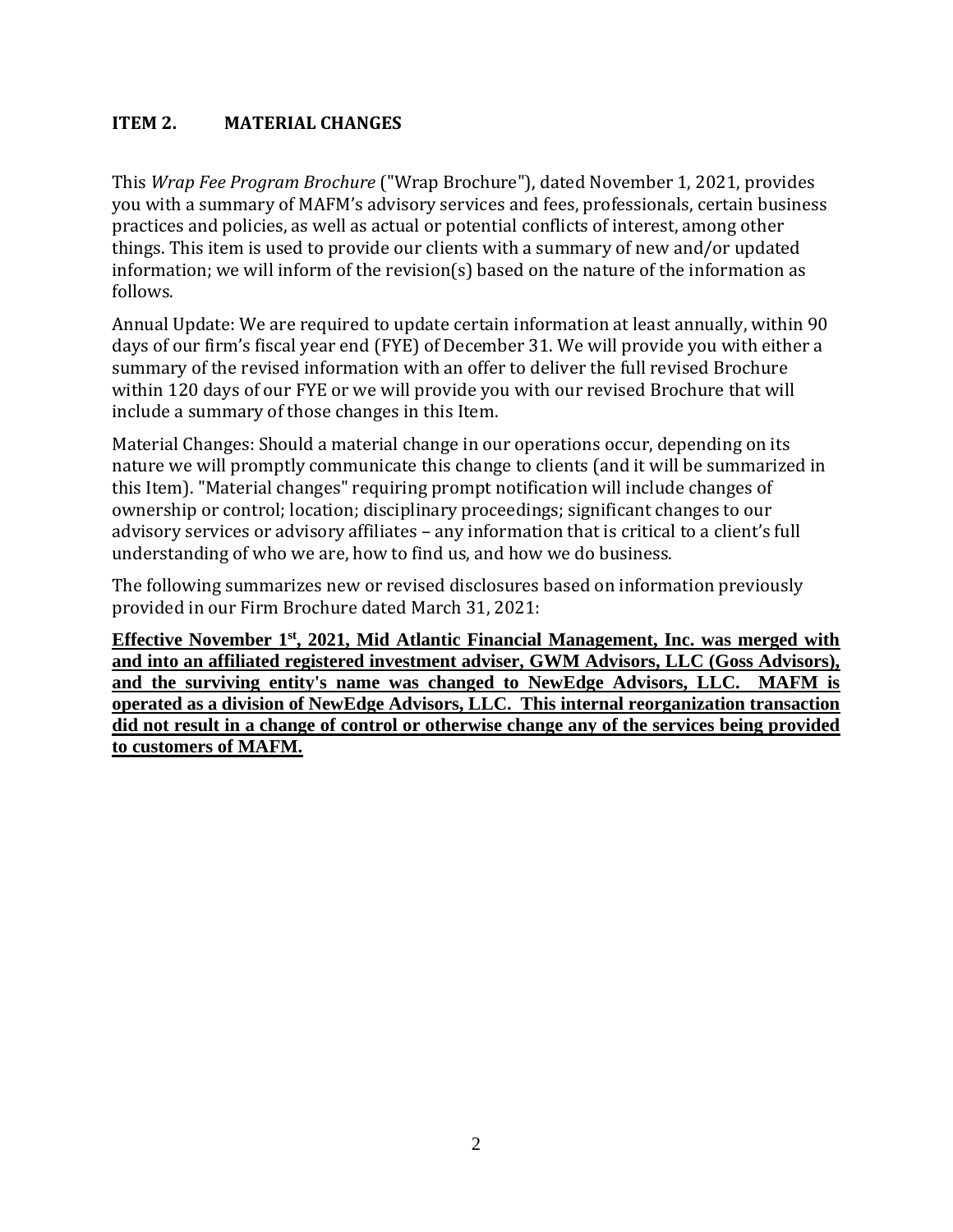# **ITEM 3. TABLE OF CONTENTS**

| ITEM 1. | <b>COVER PAGE</b>                                 |    |
|---------|---------------------------------------------------|----|
| ITEM 2. | <b>MATERIAL CHANGES</b>                           | 2  |
| ITEM 3. | <b>TABLE OF CONTENTS</b>                          | 3  |
| ITEM 4. | <b>SERVICES, FEES AND COMPENSATION</b>            | 4  |
| ITEM 5. | ACCOUNT REQUIREMENTS AND TYPES OF CLIENTS         | 9  |
| ITEM 6. | PORTFOLIO MANAGER SELECTION AND EVALUATION        | 10 |
| ITEM 7. | CLIENT INFORMATION PROVIDED TO PORTFOLIO MANAGERS | 16 |
| ITEM 8. | <b>CLIENT CONTACT WITH PORTFOLIO MANAGERS</b>     | 16 |
| ITEM 9. | ADDITIONAL INFORMATION                            | 17 |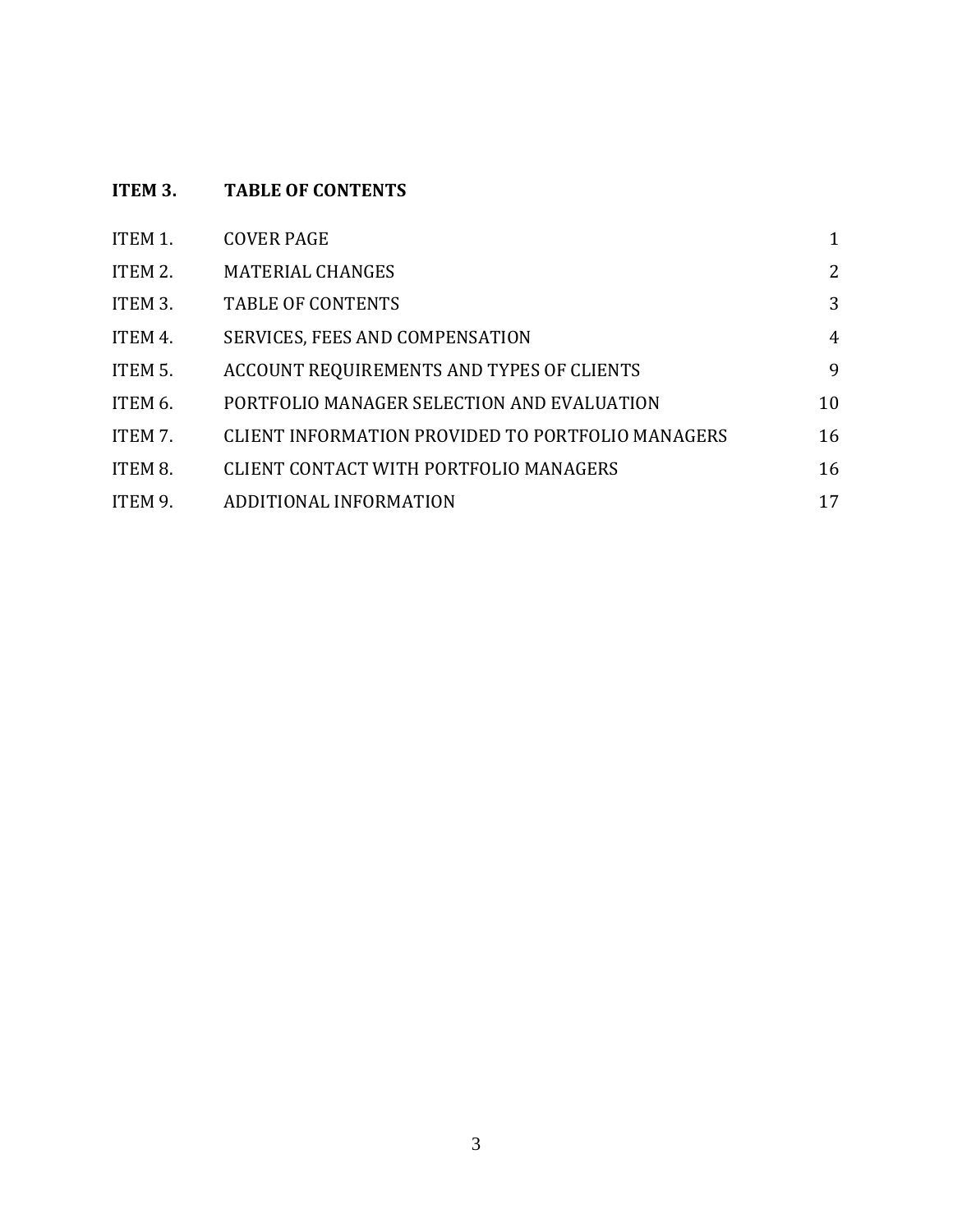## <span id="page-3-0"></span>**ITEM 4. SERVICES, FEES AND COMPENSATION**

This Wrap Brochure provides information to clients and prospective clients of Mid Atlantic Financial Management, , a division of NewEdge Advisors, LLC ("MAFM ", "Firm", or "us"), an SEC registered investment adviser, regarding its wrap fee programs. A wrap fee program is any program under which a specified fee(s), not based directly upon transactions in a client's account, is charged for investment advisory services and execution of client transactions. These investment advisory services may include portfolio management or advice concerning the selection and monitoring of third-party investment advisers.

MAFM, through its Financial Advisers ("FAs"), tailors its advisory services to meet the needs of its individual clients and seeks to ensure, on a continuous basis, that client portfolios are managed in a manner consistent with those needs and objectives. MAFM consults with clients on an initial and ongoing basis to assess their specific risk tolerance, time horizon, liquidity constraints and other related factors relevant to the management of their portfolios. Clients are advised to promptly notify their FA if there are changes in their financial situation or if they wish to place any limitations on the management of their portfolios. Clients may impose reasonable restrictions or mandates on the management of their accounts if MAFM determines, in its sole discretion, the conditions would not materially impact the performance of a management strategy or prove overly burdensome to the Firm's management efforts. MAFM's advisory services and fees are described generally below and are detailed in each client's Advisory Agreement.

MAFM offers several different investment Programs on a wrap fee basis ("Programs").

1. **Mid Atlantic Portfolio Solutions ("MAPS").** MAPS is a wrap fee program through which clients sign a single advisory agreement whereby they (1) hire MAFM to provide investment advice concerning the selection of a limited number of unaffiliated third-party investment advisers ("Managers") and (2) appoint one or more such Managers to manage their assets on a discretionary basis. A Client's account must have an initial minimum asset value of \$100,000 to participate in the MAPS program. The fee schedule for this service is as follows:

> *Equity and Balanced Accounts* \$100,000 - \$1,000,000 2.75% of assets \$1,000,000 - \$2,000,000 2.50% of assets Over \$2,000,000 2.25% of assets

*Fixed Income Accounts* \$100,000 - \$1,000,000 2.00% of assets \$1,000,000 - \$2,000,000 1.75% of assets

2. **Separate Account Solutions ("SAS").** Through the Separate Account Solutions program ("SAS"), MAFM provides advice regarding the selection and retention of  $\mathcal{L}(\mathcal{A}) = \mathcal{L}(\mathcal{A}) \cdot \mathcal{A}(\mathcal{A})$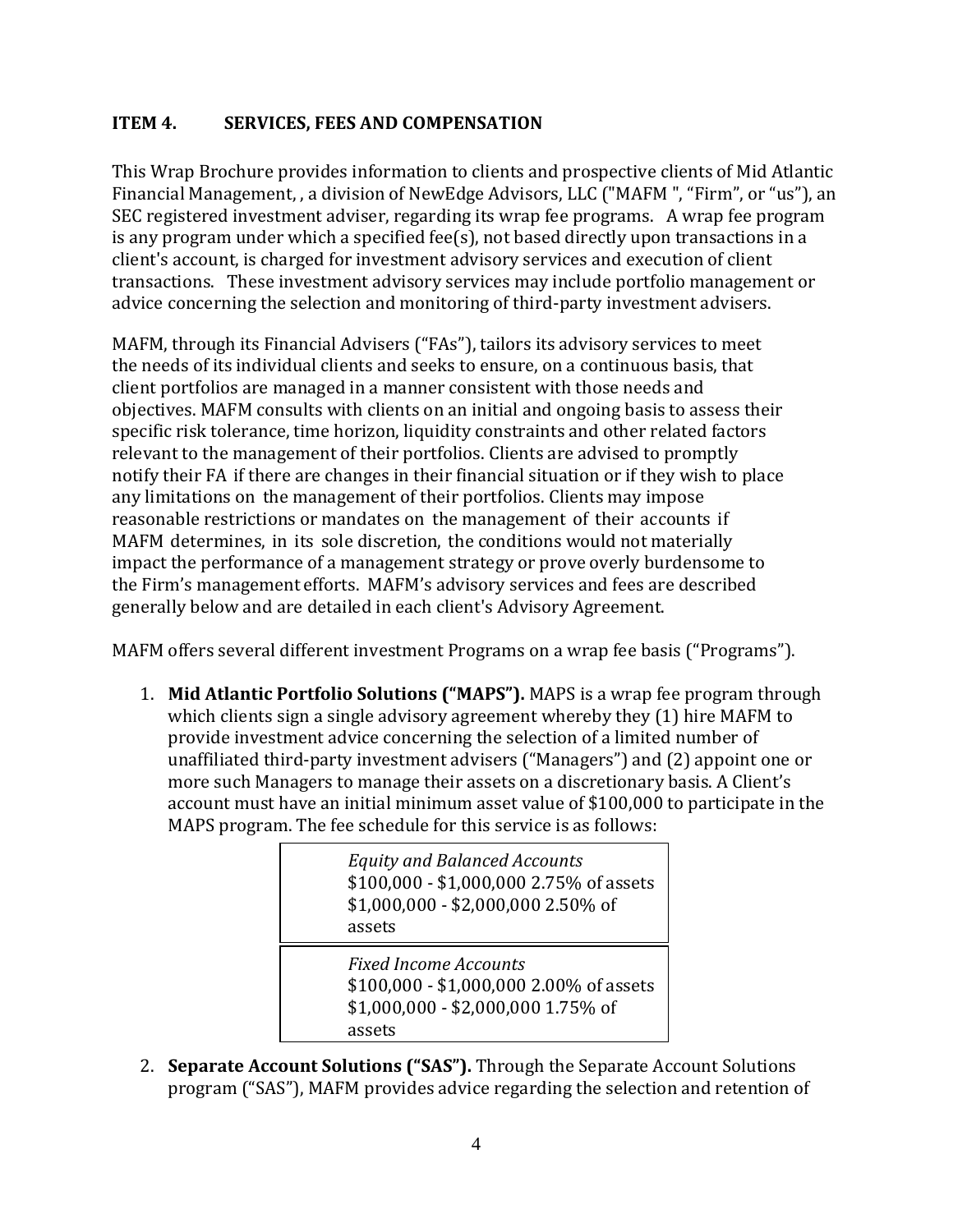third party investment advisers offered through Envestnet. In selecting third party investment advisers, MAFM takes into consideration the client's investment objectives, financial situation, risk tolerance, and reasonable investment guidelines. Clients in the SAS Program may also receive asset allocation advice, ongoing manager diligence, and performance measurement reports. To be eligible for participation in SAS, client accounts must have a minimum asset value of \$100,000. The fee schedule for this service is as follows:

> *Equity and Balanced Accounts* \$100,000 - \$1,000,000 2.75% of assets \$1,000,000 - \$2,000,000 2.50% of assets

 $\overline{2,000}$   $\overline{2,000}$   $\overline{2,000}$   $\overline{2,000}$   $\overline{2,000}$   $\overline{2,000}$ *Fixed Income Accounts* \$100,000 - \$1,000,000 2.00% of assets \$1,000,000 - \$2,000,000 1.75% of assets

 $\overline{\phantom{a}}$  . The set of assets of assets of assets of assets of assets of assets of assets of assets of assets of assets of assets of assets of assets of assets of assets of assets of assets of assets of assets of assets

**3. LMK Advisors ("LMK")** LMK Advisors is a group of FA's at MAFM who specialize in providing comprehensive financial and wealth strategies on a discretionary basis. The LMK team provides value added management and advice. The service begins with the establishment of an investment policy statement. The policy statement identifies the client's investment objectives as well as lifestyle, goals, risk tolerance and time horizon. The investment process begins with a top down approach starting with an assessment of the current economic environment. Assets are then allocated among the asset classes. LMK specializes in market cycle investment management and asset allocation in diversified portfolios consisting of investment grade value stocks. To be eligible for participation in LMK, client accounts must have a minimum asset value of \$25,000. The fee schedule for this service:

| <b>Equity and Balanced Accounts</b><br>\$25,000 - \$1,000,000 2.75% of assets<br>\$1,000,000 - \$2,000,000 2.25% of<br>assets                                   |
|-----------------------------------------------------------------------------------------------------------------------------------------------------------------|
| <b>Fixed Income Accounts</b><br>\$25,000 - \$500,000 2.25% of assets<br>\$500,000 - \$1,000,000 2.00% of assets<br>\$1,000,000 - \$2,000,000 1.75% of<br>assets |

 $\overline{\mathcal{L}}$  . The sets of assets of assets of assets of assets of assets of assets of assets of assets of assets of assets of assets of assets of assets of assets of assets of assets of assets of assets of assets of asset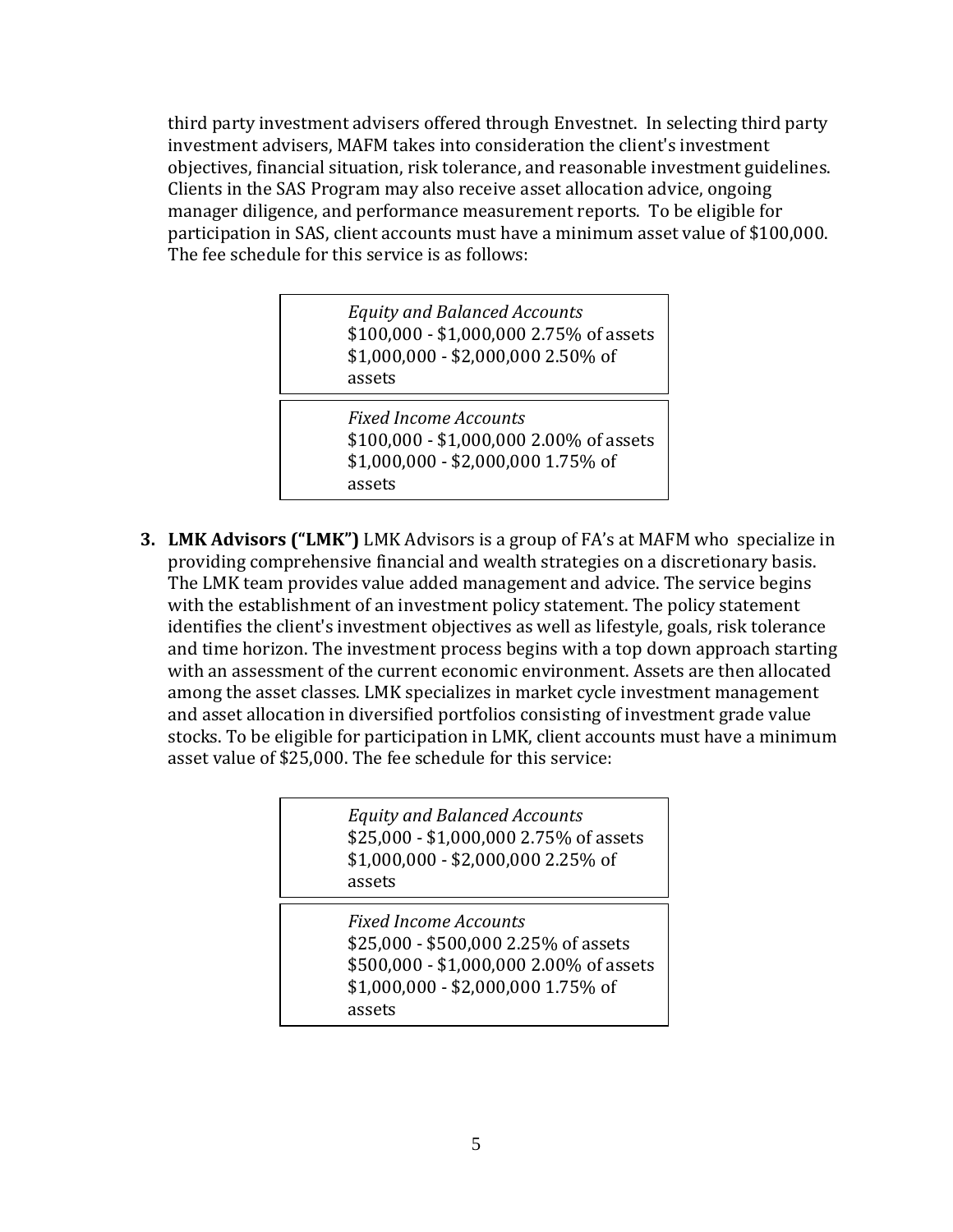**Advisor's Choice ("AC").** In AC, the Client gives their FA discretion to manage the assets in their account in accordance with the client's risk tolerance and investment objectives utilizing a variety of investment including equity and fixed income securities. To be eligible for participation in AC, client accounts must have a minimum asset value of \$25,000. The fee schedule for this service is as follows:

> *Fixed Income Accounts* \$25,000 - \$500,000 2.25% of assets \$500,000 - \$1,000,000 2.00% of assets

Equity and Balanced Accounts \$25,000 - \$1,000,000 2.25% of assets \$1,000,000 - \$2,000,000 2.00% of assets Over \$2,000,000 1.75% of assets \$1,000,000 - \$2,000,000 1.75% of assets

1

4. **ManagerxChange® Managers Program (MMP)** MMP is an ETF only model based portfolio program available for Mid Atlantic Trust Company accounts. In MMP, MAFM provides asset consulting services in connection with the selection of the third party investment adviser models, taking into consideration the client's investment objectives, financial situation, risk tolerance, and reasonable investment guidelines. MAFM also provides asset allocation, ongoing consultations and performance measurement reporting. To be eligible for participation in MMP, client accounts must have a minimum asset value of \$100,000. The fee schedule for this service is as follows:

> \$25,000 - \$499,999 2.00% of assets \$500,000 - \$999,999 1.75% of assets Over \$1,000,000 1.50% of assets

**5. Mid Atlantic Fund Strategy ("MAFS").** MAFS is a wrap fee program which uses select mutual funds and/or ETF's. Investment objectives are dependent upon the particular fund strategy selected. MAFS is designed for accounts with a minimum asset value of \$10,000. MAFS currently utilizes the Russell Investment Company Model Strategies, which are managed by Russell Investments, the BlackRock Research Model Portfolios, which utilize the BlackRock iShares Funds, the Fidelity Target Allocation Model Portfolios which use Fidelity Mutual Funds and ETF's, and the Vanguard ETF strategic model portfolios, constructed by the Vanguard Investment Strategy Group. Russell, BlackRock, Fidelity and Vanguard are considered among the world's leading asset consulting and investment management firms, providing investment advice, analytical tools, and funds to institutional and individual investors. MAFS may use other mutual fund/ETF model strategies in addition to those constructed by Russell, BlackRock, Fidelity and Vanguard. The fee schedule for this service is as follows: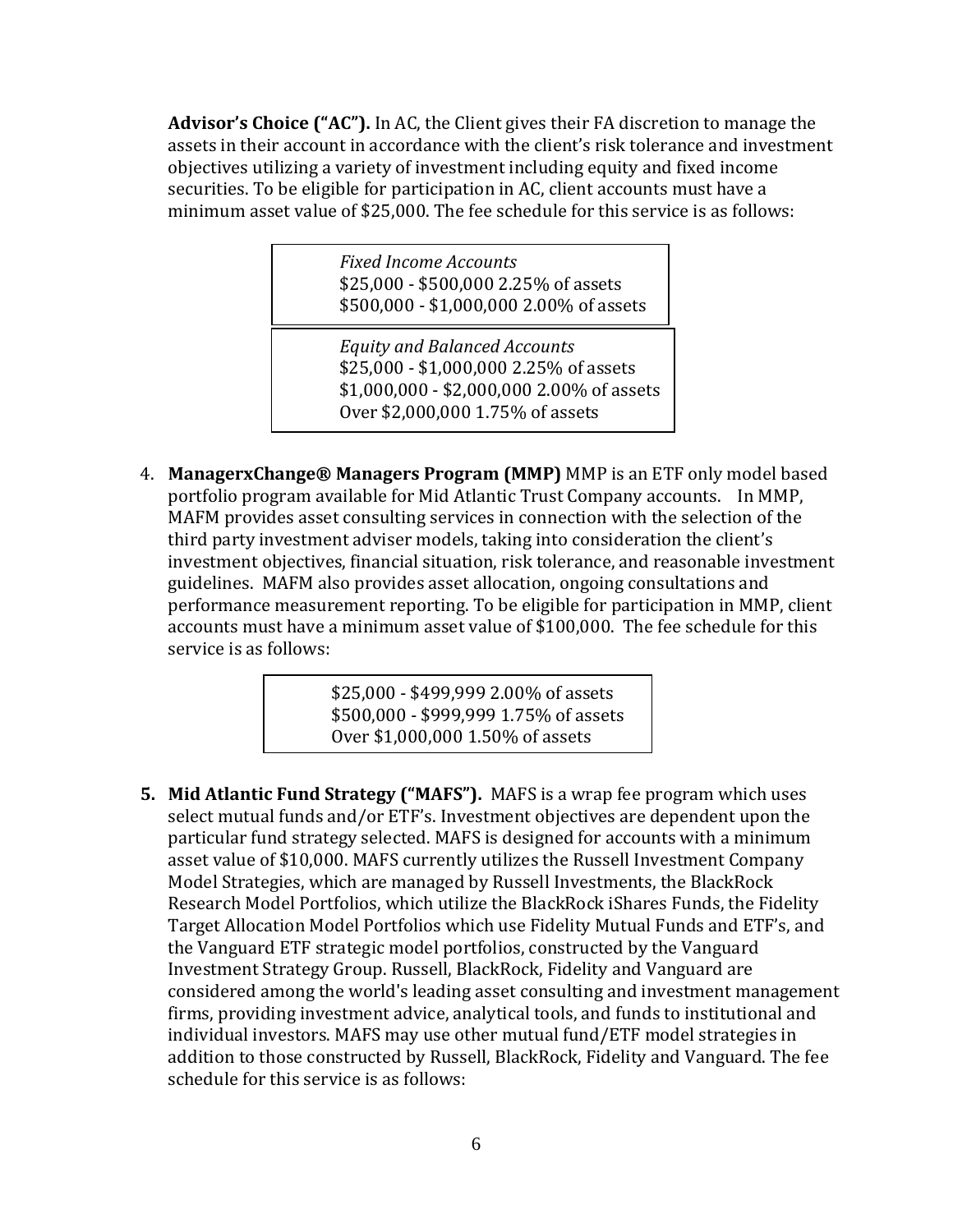\$10,000 - \$999,999 1.75% of assets \$1,000,000 - \$1,999,999 1.50% of assets \$2,000,000 and over 1.25% of assets

#### *Fees and Compensation*

Clients compensate MAFM quarterly or monthly, in advance, for services in accordance with the fee schedules shown above. These fees are guidelines and are negotiable. Fees may vary based upon several factors including, but not limited to, the size of the account, types of security positions held, trading frequency, the type of strategy utilized, and the range and frequency of supplemental services provided. Fees are comprehensive and include MAFM's advisory fee, Manager fees, custody and brokerage commissions for transactions executed through NewEdge Securities, and periodic reports to the client. The fees are negotiable, and the negotiated fee is included in the client's advisory agreement ("Agreement").

The initial fee will be based upon the initial deposit into the account and will be prorated to the end of the calendar quarter or month. Thereafter, the quarterly or monthly fee will be payable at the beginning of the quarter or month and be based upon the market value of the assets in the account on the last day of the previous quarter or month, as the case may be. If the Agreement is terminated after it has been in effect for 12 months, the client will receive a pro-rata refund representing the period from the termination to quarter or month-end. If the Agreement is terminated by client during the first 12 months, client will receive a prorated refund of management fees paid but will be responsible for any brokerage commission generated during the process of liquidating the securities held in the account. Brokerage commissions generated by client termination of the Agreement during the first 12 months shall be discounted. No refunds will be made in the case of a partial withdrawal from the account.

Financial advisers who recommend a wrap fee program to a client receive compensation as a result of the client's participation in the program. The amount of the compensation may be more or less than what the FA would receive if the client participated in other programs of the sponsor or paid separately for investment advice, brokerage, and other services. Financial advisers may therefore have a financial incentive to recommend the wrap fee program over other available programs or services.

Participation in the described programs may cost the client more or less than purchasing such services separately. Relevant factors bearing on the relative cost of the programs when considering the alternative of purchasing the services separately include the trading activity in the account, and the corresponding brokerage commissions charged for execution of trades in addition to the fees charged for investment advisory services under the program.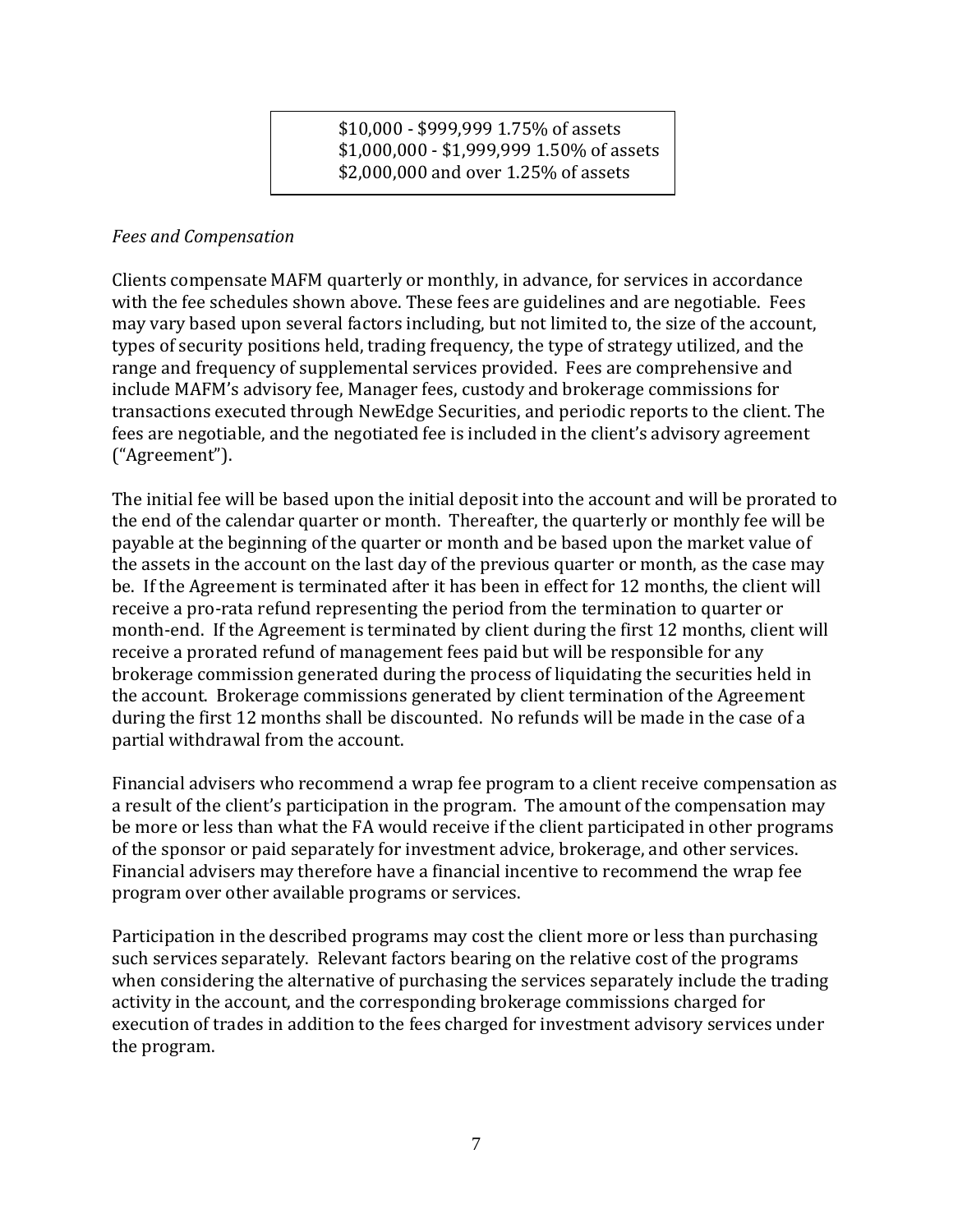Unless indicated to the contrary, the client will be billed at the rate indicated on their signed Agreement. Future rates are subject to negotiation upon request.

MAFM pays a portion of the total fee to the third-party investment adviser. The third-party investment adviser's portion of the fee can range from .10% to 1.5% based upon the style of management and the asset class. For example, equity management may be more expensive than fixed income management. The Firm's portion of the fee is usually the amount paid by the client net of the third-party investment adviser's fee. From MAFM's portion of the fee, MAFM pays the trading and custodial charges, if any. MAFM also pays the client's FA from MAFM's portion of the fee. The FA's compensation from the fee may be more than the FA would have received if the client had participated in other MAFM programs or if the client had paid separately for investment management, consulting, custody, brokerage, and other services. Therefore, the FA may have a financial incentive to recommend these services over other services.

MAFM compensates certain individuals and firms for client referrals to MAFM. Such fees are negotiated on a case-by-case basis with the individuals providing the referrals. A number of factors determine the negotiated "solicitor fee", including aggregate revenues anticipated, complexity of the engagement, and the extent of service provided by the solicitor.

MAFM is not compensated on the basis of the share of capital gains upon, or capital appreciation of, the funds or any portion of the funds of the client.

Clients are advised that certain MAFM investment advisory programs invest in mutual funds or exchange traded funds. If the client's account holds mutual funds or exchange traded funds, the client may be paying an additional fee to the mutual fund manager, exchange traded fund, or money market. Clients should refer to the applicable mutual fund or exchange traded fund prospectus for information on applicable charges, expenses and fees.

Certain MAFM advisory Programs have higher total fees than other advisory Programs based on a number of factors including, but not limited to management fees and administrative fees. A conflict of interest exists to the extent that we have a financial incentive to recommend a particular advisory Program that results in additional or greater compensation to MAFM. MAFM does not seek to offer mutual funds or share classes that are necessarily the least expensive. Investing in mutual funds will generally be more expensive than other investment options available in your advisory Account, such as ETFs. In addition to the fees paid to MAFM, you will also bear a proportionate share of each fund's expenses, including investment management fees that are paid to the fund's investment adviser, distribution, shareholders services or other fees. These expenses are an additional expense to you and not covered by the fees for Program services; rather, they are embedded in the price of the fund. You should carefully consider these underlying expenses, in addition to the fee, when considering any advisory Program and the total compensation MAFM receives.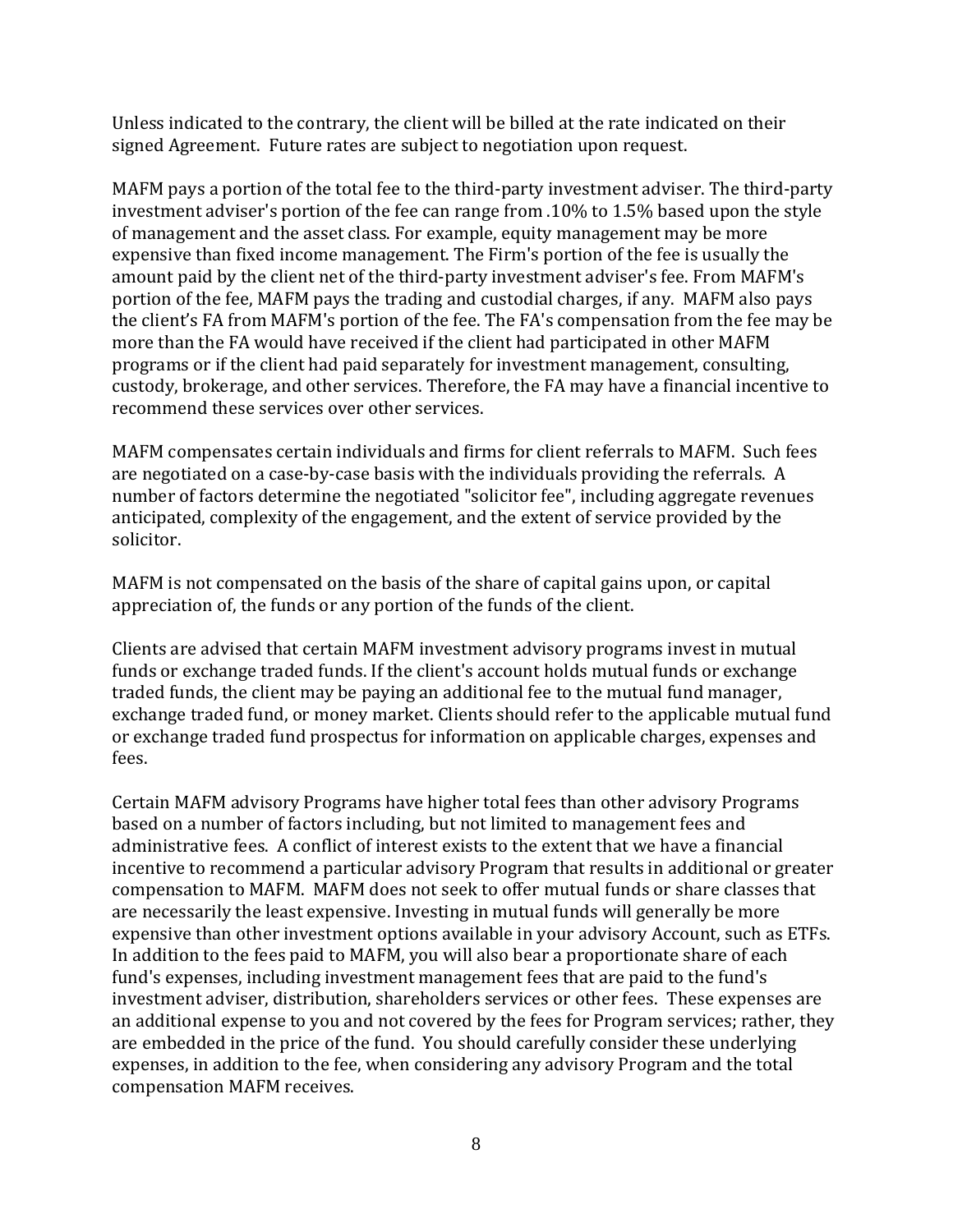Most of the mutual funds included on the MAFM platform do not pay MAFM or our affiliates 12b-1 Fees. Any 12b-1 Fee payments we do receive for eligible mutual funds held in advisory accounts are credited back to the client.

NewEdge Securities, NewEdge Advisors affiliated broker dealer, charges a service fee of up to \$3.95 per trade depending on the fee schedule chosen by the client. This service charge is meant to offset non-transaction related internal costs and costs that National Financial Services, LLC ("NFS"), NewEdge Securities' clearing broker, charges NewEdge Securities. After the fee schedule selection, this fee is not negotiable. MAFM benefits indirectly from this service fee as MAFM and NewEdge Securities are under common ownership by NewEdge Capital Group, Inc. NFS may also apply an additional \$10.00 service charge on some mutual fund transactions.

MAFM is deemed to be a fiduciary to advisory clients that are employee benefit plans or individual retirement accounts ("IRAs") pursuant to the Employee Retirement Income and Securities Act ("ERISA"), and regulations under the Internal Revenue Code of 1986 (the "Code"), respectively. As such, our firm is subject to specific duties and obligations under ERISA and the Code that include among other things, restrictions concerning certain forms of compensation. To avoid engaging in prohibited transactions, MAFM may only charge fees for investment advice about products for which our firm and/or our employees do not receive any commissions or 12b-1 Fees.

Clients should note that similar advisory services may (or may not) be available from other registered (or unregistered) investment advisers for similar or lower fees.

# <span id="page-8-0"></span>**ITEM 5. ACCOUNT REQUIREMENTS AND TYPES OF CLIENTS**

MAFM's clients generally include individuals, pension, profit sharing, and other qualified retirement plans, trusts, estates, charitable organizations, corporations and business entities.

The minimum account size for each Program is as follows:

- Mid Atlantic Portfolio Solutions<sup>1</sup> \$100,000 Separate Account Solutions<sup>2</sup> - \$100,000
- LMK Advisors \$25,000
- Advisor's Choice \$25,000 ManagerxChange**®** Managers Program - \$10,000
- Mid Atlantic Fund Strategy \$10,000

Each Manager within the MAPS and SAS Program can set their own minimum assets to be managed and therefore minimum assets could be substantially higher.

<sup>&</sup>lt;sup>1</sup> Subject to manager minimums.

<sup>2</sup> Subject to manager minimums.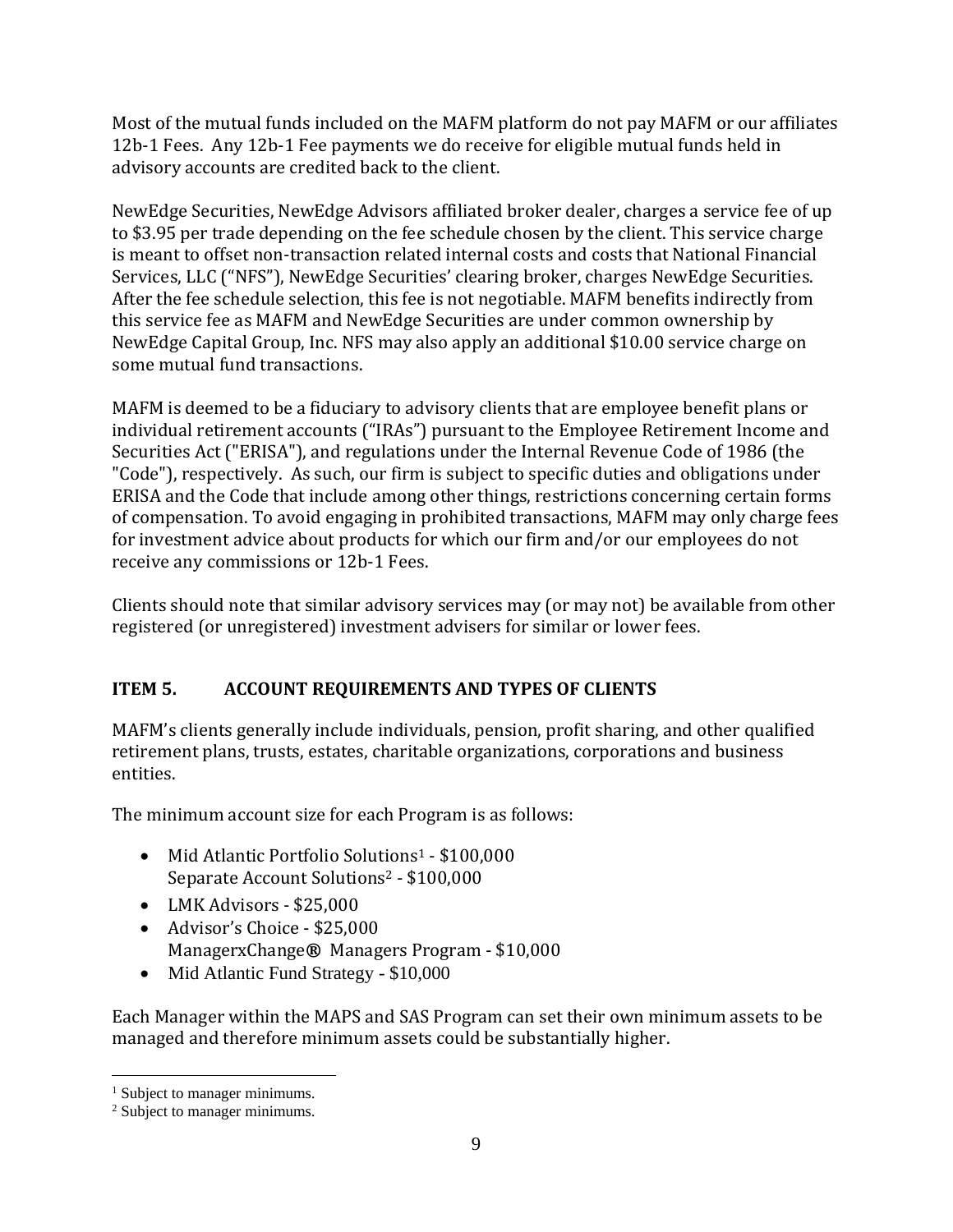This account size may be negotiable under certain circumstances. The Firm may group certain related client accounts for the purposes of achieving the minimum account size and determining the annual fee.

## <span id="page-9-0"></span>**ITEM 6. PORTFOLIO MANAGER SELECTION AND EVALUATION**

#### <span id="page-9-1"></span>**Manager Selection**

Mid Atlantic Portfolio Solutions (MAPS) and ManagerxChange**®** Managers Program (MMP) – Our manager evaluation process for each of these programs employs a multi-phase approach combining a review of both qualitative and quantitative attributes of the respective manager. Various types of information are analyzed, including historical performance, investment philosophy, investment style, historical volatility and correlation across asset classes. Also reviewed are the manager's Form ADV Part 2 disclosure events, as well as manager tenure, investment experience, educational background, firm and strategy assets under management. Manager investment recommendations are based on each Client's risk profile and investment objectives.

The investment professionals at the respective investment management firms are a primary source of information to MAFM, providing quantitative and qualitative information. In addition, MAFM utilizes several publicly available databases from independent sources. These databases are used to compare the information provided by the managers. However, MAFM does not independently review the performance calculations of asset managers or performance information from the managers and such calculations may not be conducted on a uniform basis.

Separate Account Solutions ("SAS") – SAS is offered in conjunction with Envestnet Asset Management. Our manager evaluation process for this program employs a multi-phase approach combining a review of both qualitative and quantitative attributes of the respective manager. Various types of information are analyzed, including historical performance, investment philosophy, investment style, historical volatility and correlation across asset classes. Also reviewed are the manager's Form ADV Part 2 disclosure events, as well as manager tenure, investment experience, educational background, firm and strategy assets under management. Manager investment recommendations are based on each Client's risk profile and investment objectives.

Envestnet Asset Management is a primary source of information to MAFM, providing quantitative and qualitative information. In addition, MAFM utilizes several publicly available databases from independent sources. These databases are used to compare the information provided by the managers. However, MAFM does not independently review the performance calculations of asset managers or performance information from the managers and such calculations may not be conducted on a uniform basis.

#### Related Persons as Portfolio Managers

FAs in the AC Program are not subject to the same review and approval process as Managers in the MAPS or SAS Programs. However, to qualify by MAFM to participate as a discretionary advisor for a client in the AC Program, FAs must satisfy certain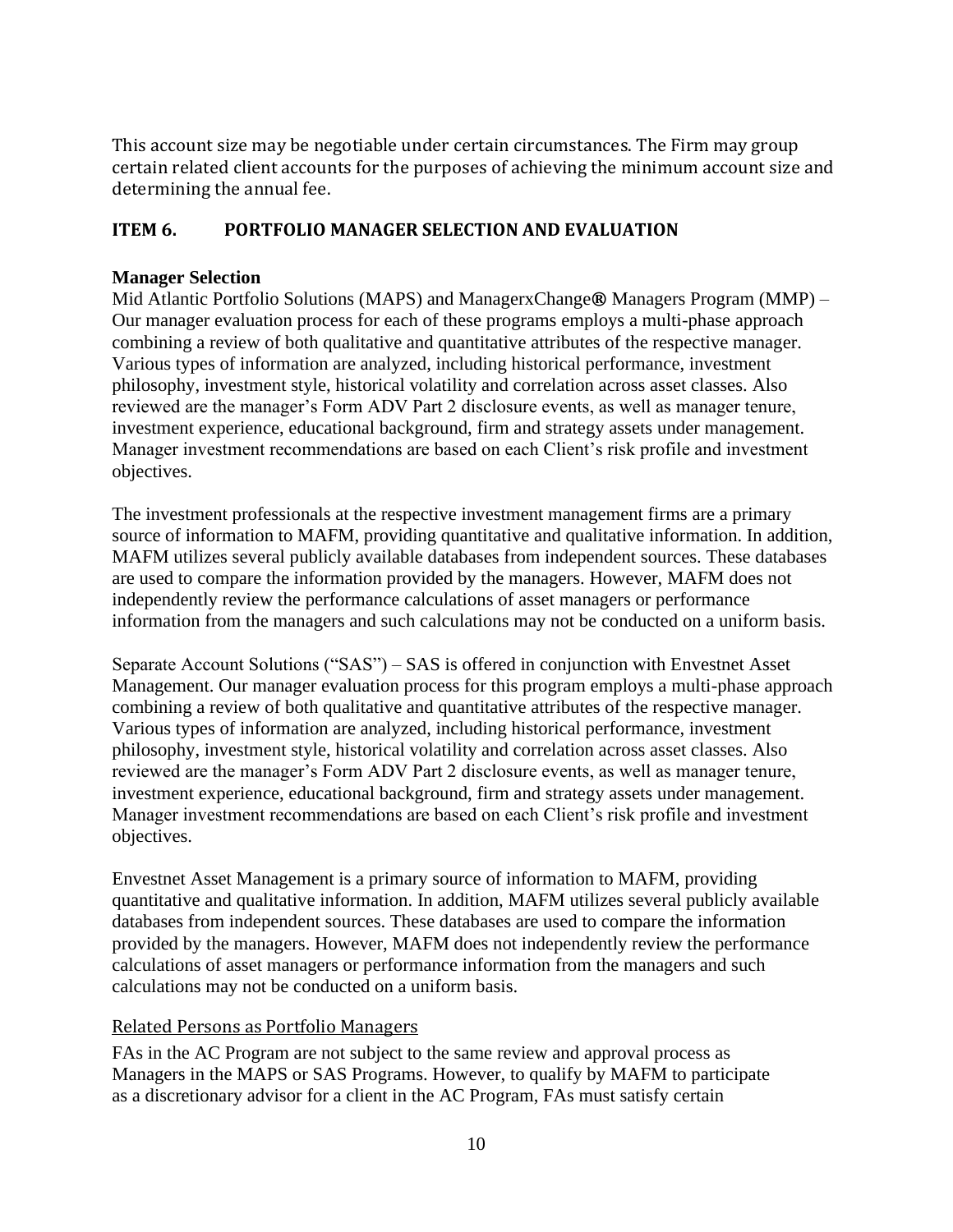criteria established by MAFM. LMK Advisors are subject to the same reviews as third party managers.

## Other Advisory Services

In addition to the services described in this Brochure, MAFM offers clients additional advisory services including:

- Financial Planning
- Manager of Manager Programs
- Model Delivery Programs
- Institutional Consulting
- Pension Consulting

For information about these services, please refer to the Firm's Form ADV Part 2A Firm Brochure, which is available through your FA and can be found on the SEC's website.

## Performance Based Fees

The Firm does not charge performance-based fees for any of its wrap fee Programs.

# Methods of Analysis

# *AC Program*

Each IAR has access to various market, research, portfolio modelling and other tools and information to which he or she may refer in determining investment advice provided to clients. IARs choose their own research methods, investment style, and management philosophy. Accordingly, the investment advice provided to each client may vary from one FA to another. The investment strategies and advice may vary depending upon each client's specific financial situation. As such, FAs determine investments and allocations based upon clients' predefined objectives, risk tolerance, time horizon, financial horizon, financial information, liquidity needs, and other various suitability factors. Clients' restrictions and guidelines may affect the composition of client portfolios.

## *LMK Advisors*

LMK uses multiple sources of outside research including, but not limited to, Morningstar and Standard & Poors to create individual income and equity portfolios. We use a twoprong approach to construct diversified portfolios of closed ends funds and individual equities when appropriate. The asset allocation is determined by the Client's investment objective which takes into consideration risk tolerance, time horizon and income needs.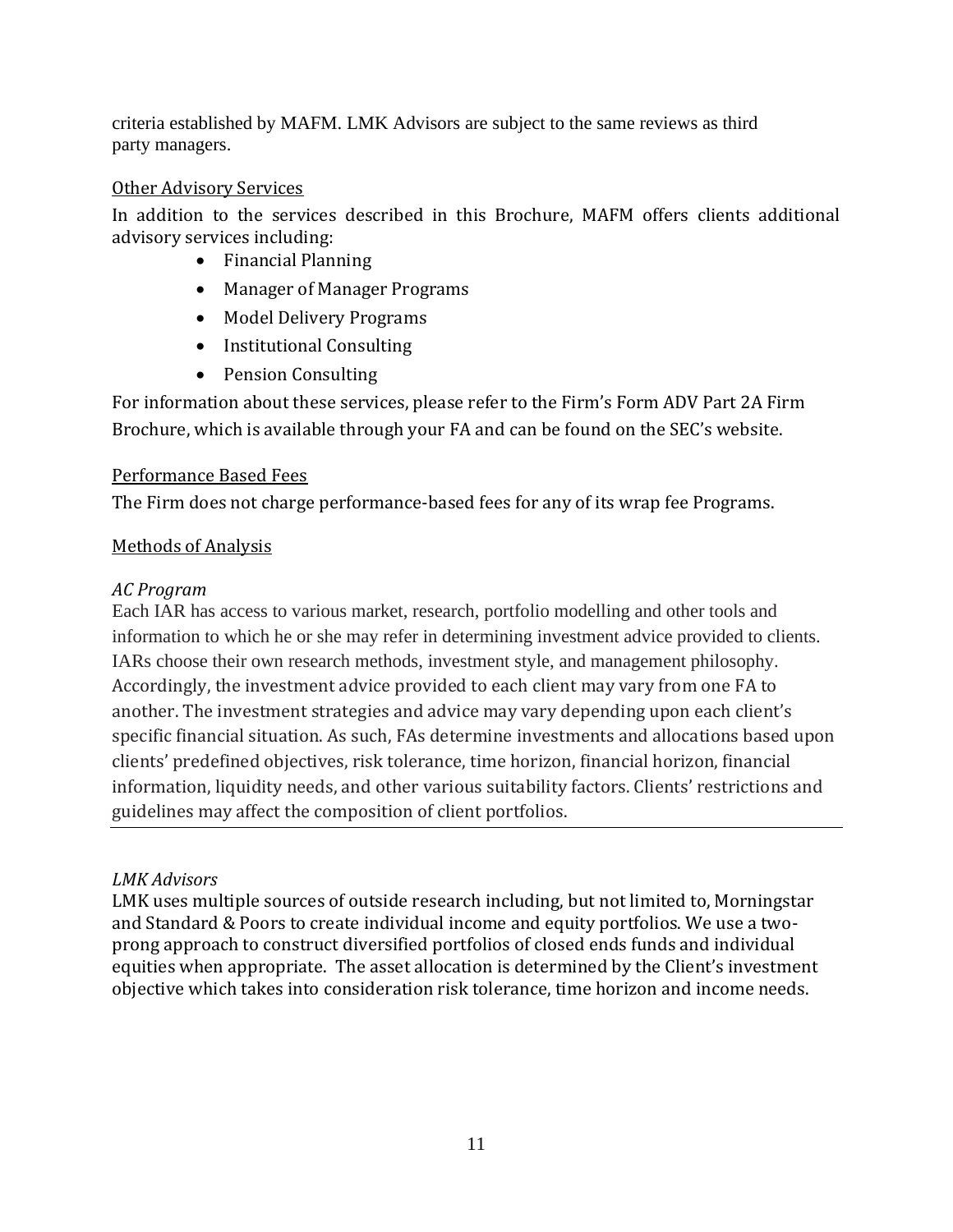MAFM will implement its investment strategies by recommending the following types of investments:

- Equities
- Fixed Income
- Mutual Funds
- Exchange Traded Funds

The foregoing is not a comprehensive list of the methods of analysis and strategies that may be employed by MAFM, nor are the descriptions necessarily the only ways in which the methods of analysis and strategies may be implemented.

MAFM provides a variety of portfolio construction methods utilizing third-party analytical tools to create a solution in an effort to meet the Client's risk and return objectives. MAFM uses capital markets assumptions and optimization methods to estimate the expected returns for asset classes. This process results in the construction of optimized, diversified portfolios across a wide set of risk tolerances and preferences that can be employed on behalf of the Client. MAFM uses demographic and financial information provided by the Client and to assess the Client's risk profile and investment objectives. MAFM uses commercially available optimization software applications to develop its asset allocation strategies.

## Risk of Loss

Securities investments are not guaranteed, and you may lose money on your investments. We ask that you work with us to help us understand your tolerance for risk.

Investing in securities involves risk of loss that you should be prepared to bear. All investment programs have certain risks that are borne by the investor. Investors face the following investment risks:

- *Interest-rate Risk*: Fluctuations in interest rates may cause investment prices to fluctuate. For example, when interest rates rise, yields on existing bonds become less attractive, causing their market values to decline.
- *Market Risks*: The profitability of a significant portion of MAFM's recommendations and/or investment decisions may depend to a great extent upon correctly assessing the future course of price movements of stocks, bonds and other asset classes. There can be no assurance that MAFM will be able to predict those price movements accurately or capitalize on any such assumptions.
- *Inflation Risk*: When any type of inflation is present, a dollar today will not buy as much as a dollar next year, because purchasing power is eroding at the rate of inflation.
- *Currency Risk*: Overseas investments are subject to fluctuations in the value of the dollar against the currency of the investment's originating country. This is also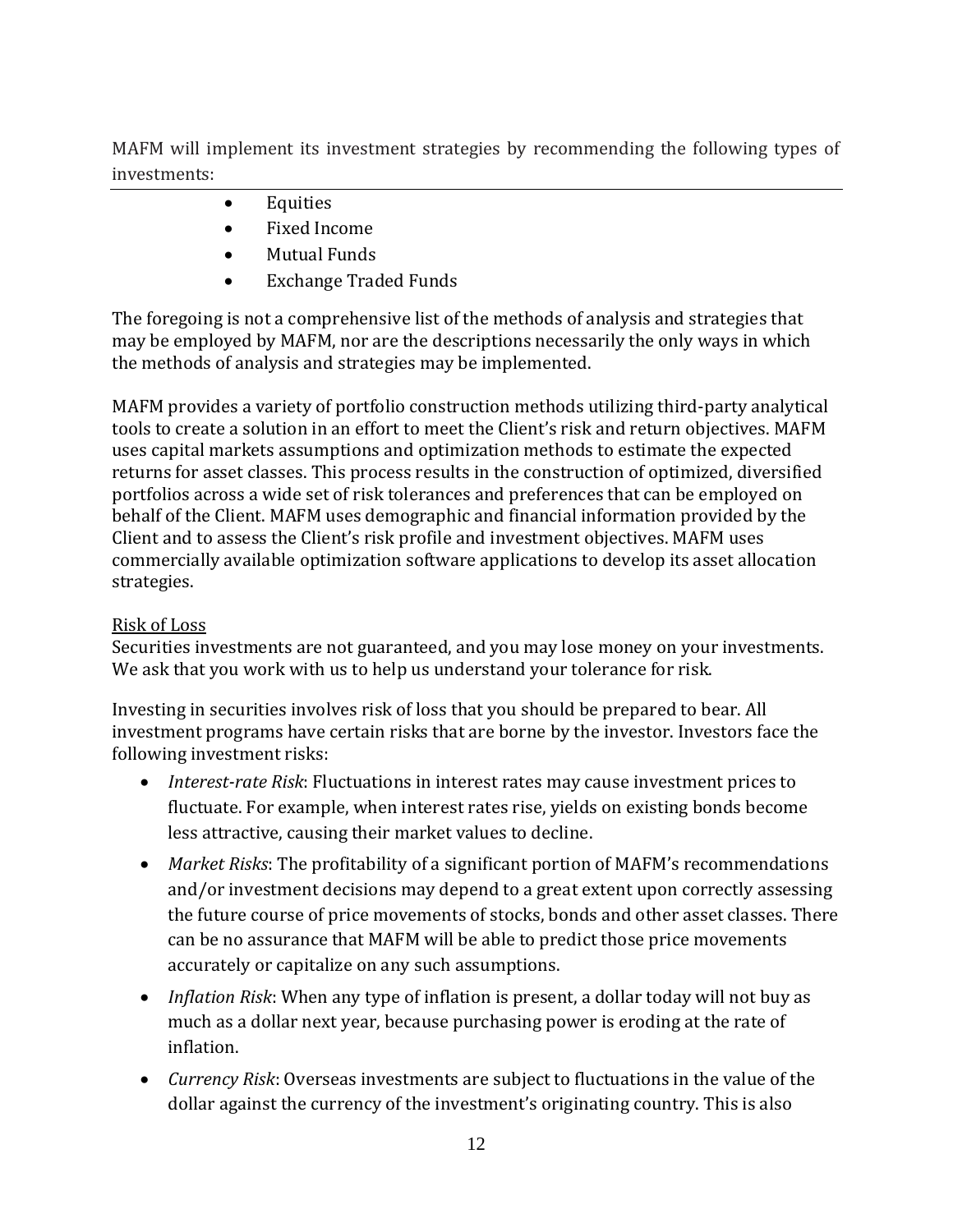referred to as exchange rate risk.

- *Reinvestment Risk*: This is the risk that future proceeds from investments may have to be reinvested at a potentially lower rate of return (interest rate). This primarily relates to fixed income securities.
- *Business Risk*: These risks are associated with a particular industry or a particular company within an industry. For example, oil drilling companies depend on finding oil and then refining it, a lengthy process, before they can generate a profit. They carry a higher risk to profitability than an electric company, which generates its income from a steady stream of customers who buy electricity no matter what the economic environment is like.
- *Liquidity Risk*: Liquidity is the ability to readily convert an investment into cash. Generally, assets are more liquid if many traders are interested in a standardized product. For example, Treasuries are highly liquid, while real estate properties are not.
- *Financial Risk*: Excessive borrowing to finance a business' operations increases the risk of profit loss, because the company must meet the terms of its obligations in good times and bad. During periods of financial stress, the inability to meet loan obligations may result in bankruptcy and/or a declining market value.
- *Correlation Risk*: This is the risk that the actual correlation (a statistical measure of how two or more variables move in relation to each other) between two assets (or variables) will be different than the correlation that was assumed or expected. Differences between the actual and expected correlation may result in a portfolio being riskier than was anticipated.
- *Counterparty/Default Risk*: This is the risk that a party to a contract will not live up to (or default on) its contractual obligations to the other party to the contract.
- *Valuation Risk*: This is the risk that an asset is improperly valued in relation to what would be received upon its being sold or redeemed at maturity.
- *Tax Risk*: This is the risk that tax laws may change and impact the underlying investment premise or profitability of an investment. For example, a client may invest in Master Limited Partnership ("MLP") units, which may result in unique tax treatment and may not be appropriate for tax qualified retirement accounts.

# *Exchange Traded Funds*

An investment in an ETF involves risk, including the loss of principal. ETF shareholders are necessarily subject to the risks stemming from the fund's underlying portfolio securities. Such shareholders are also liable for taxes on any fund-level capital gains, as ETFs are required by law to distribute capital gains in the event they sell securities for a profit that cannot be offset by a corresponding loss.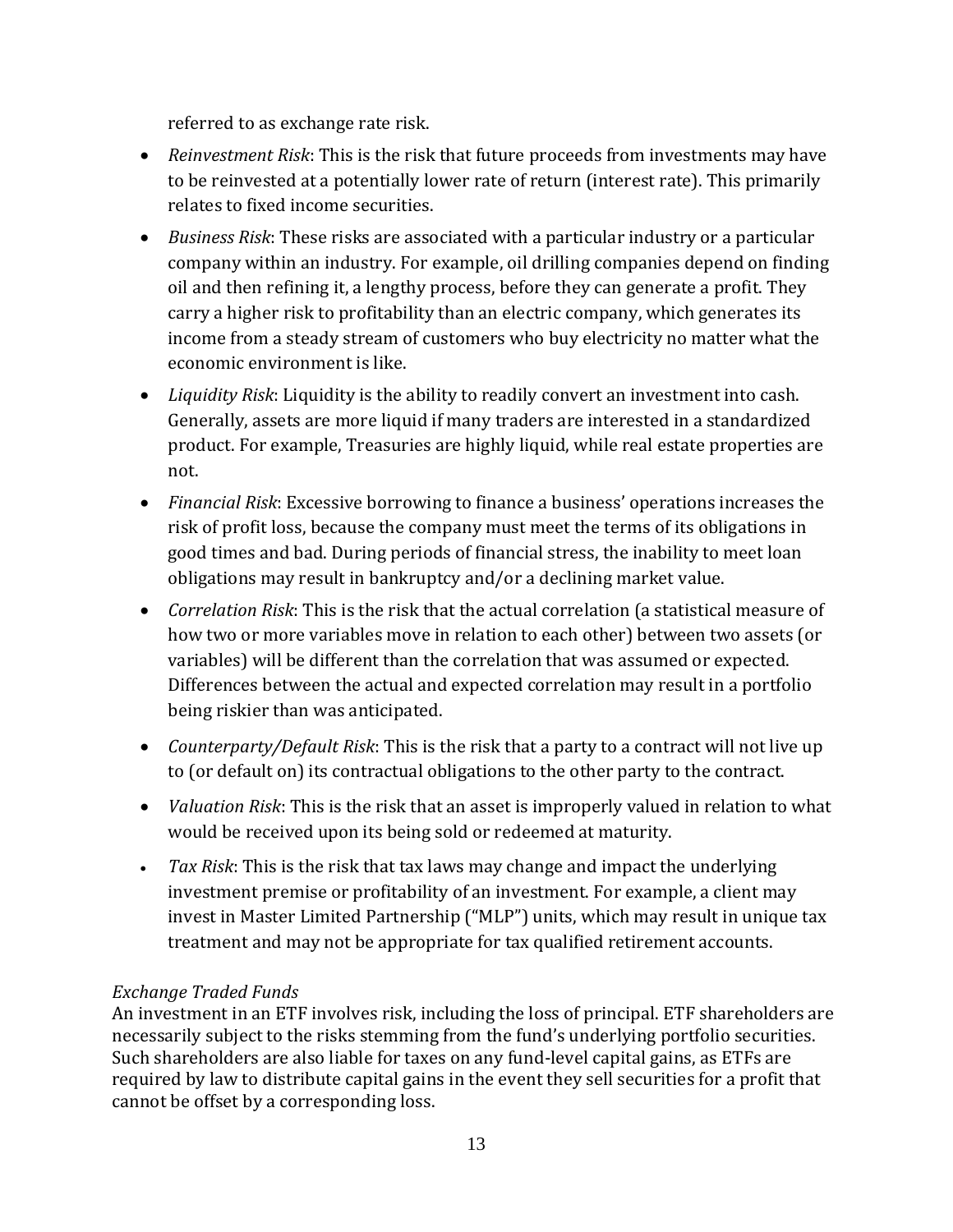Shares of ETFs are listed on securities exchanges and transacted at negotiated prices in the secondary market. Generally, ETF shares trade at or near their most recent NAV, which is generally calculated at least once daily for indexed based ETFs and potentially more frequently for actively managed ETFs. However, certain inefficiencies may cause the shares to trade at a premium or discount to their pro rata NAV. There is also no guarantee that an active secondary market for such shares will develop or continue to exist. Generally, an ETF only redeems shares when aggregated as creation units (usually 20,000 shares or more). Therefore, if a liquid secondary market ceases to exist for shares of a particular ETF, a shareholder may have no way to dispose of such shares.

#### *Use of Independent Managers*

As stated above, MAFM may select certain Independent Managers to manage a portion of its clients' assets. In these situations, MAFM continues to conduct ongoing due diligence of such managers, but such recommendations rely to a great extent on the Independent Managers' ability to successfully implement their investment strategies. In addition, MAFM generally may not have the ability to supervise the Independent Managers on a day-to-day basis. The success of the third-party manager depends on the capabilities of its investment management personnel and infrastructure, all of which may be adversely impacted by the departure of key employees and other events. The future results of the third-party manager may differ significantly from the third-party manager's past performance. While the Firm intends to employ reasonable diligence in evaluating and monitoring third party managers, no amount of diligence can eliminate the possibility that a third-party manager may provide misleading, incomplete or false information or representations, or engage in improper or fraudulent conduct, including unauthorized changes in investment strategy, insider trading, misappropriation of assets and unsupportable valuations of portfolio securities.

#### *Risk Relating to Money Market Funds*

You could lose money in money market funds. Although money market funds classified as government funds (i.e., money market funds that invest 99.5% of total assets in cash and/or securities backed by the U.S government) and retail funds (i.e., money market funds open to natural person investors only) seek to preserve value at \$1.00 per share, they cannot guarantee they will do so. The price of money market funds will fluctuate and when you sell shares, they may be worth more or less than originally paid. Money market funds may impose a fee upon sale or temporarily suspend sales if liquidity falls below required minimums. During suspensions, shares would not be available for purchases, withdrawals, check writing or ATM debits.

Moreover, in some circumstances, money market funds may be forced to cease operations when the value of a fund drops below \$1.00 per share. In that event, the fund's holdings are liquidated and distributed to the fund's shareholders. This liquidation process could take up to one month or more. During that time, these funds would not be available to you to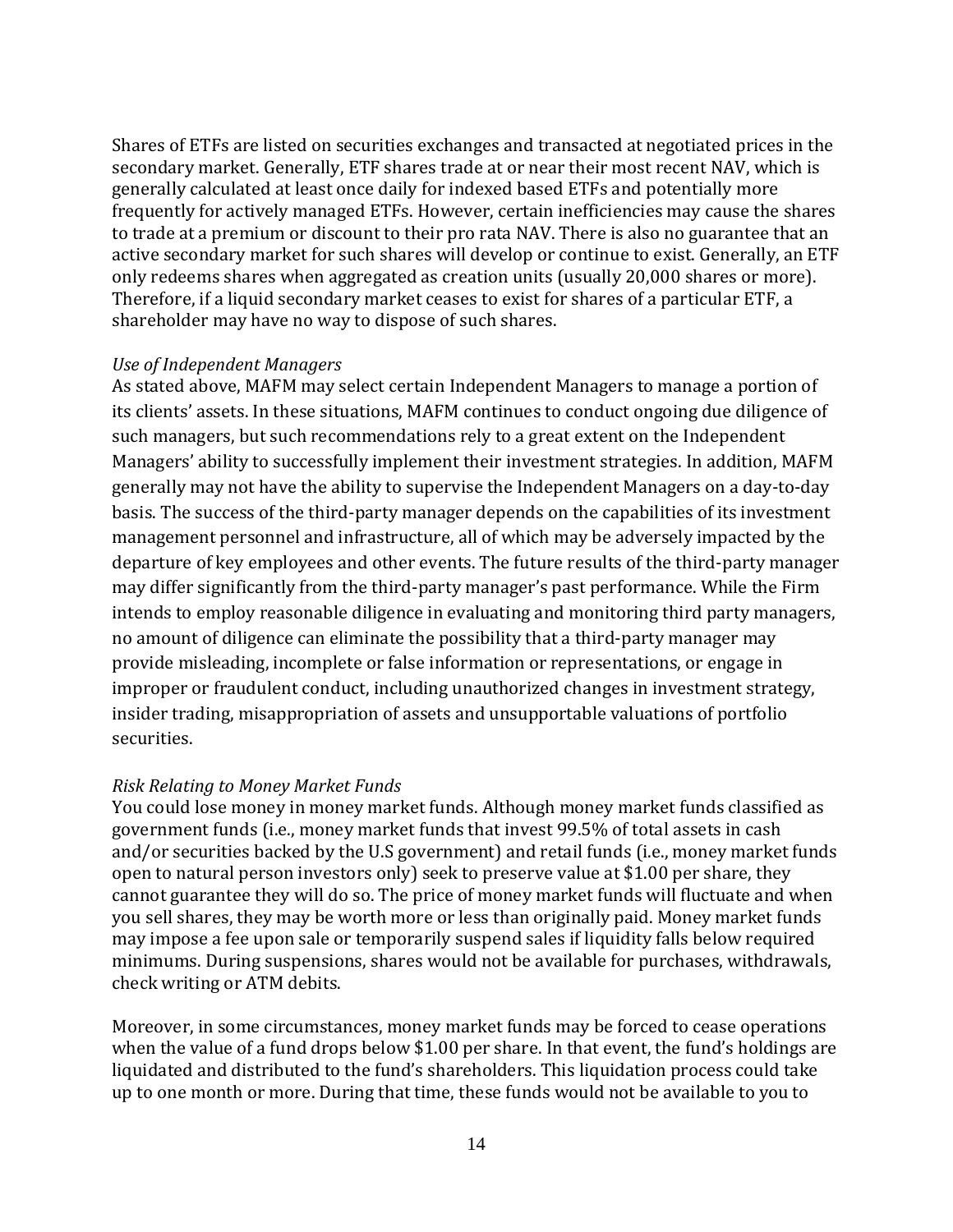support purchases, withdrawals and, if applicable, check writing or ATM debits from your account.

#### *Risks Relating to Differing Classes of Securities*

Different classes of securities have different rights as creditor if the issuer files for bankruptcy or reorganization. For example, bondholders' rights generally are more favorable than shareholders' rights in a bankruptcy or reorganization.

## *Tax and Legal Considerations*

You are responsible for all tax liabilities and tax return filing obligations arising from the transactions in your account or any other investment advice offered by us. Changing your investment strategy or engaging in portfolio rebalancing transactions may result in sales of securities which may subject you to additional income tax obligations. Consult your independent tax or legal advisor with respect to the services described in this Brochure. MAFM does not provide tax, legal, accounting, estate or actuary advice, and this Brochure or any other document received from MAFM in connection with the Platform should not be construed as providing such advice.

## *Cybersecurity Risks*

We must rely in part on digital and network technologies (collectively, "networks") to conduct our investment advisory business. Such networks, including those of service providers, are susceptible to cyber-attacks that could potentially seek unauthorized access to digital systems for purposes such as misappropriating sensitive information, corrupting data or causing operational disruption. Cyber-attacks might potentially be carried out by persons using techniques that could range from efforts to electronically circumvent network security or overwhelm websites to intelligence gathering and social engineering functions aimed at obtaining information necessary to gain access. Cyber-attacks against, or security breakdowns, of us or our service providers, if applicable, may adversely impact us and our clients, potentially resulting in, among other things, financial losses; our inability to transact business on behalf of our clients; reputational damage; and/or additional costs. The Firm may incur additional costs related to cybersecurity risk management and remediation. In addition, cybersecurity risks may also impact issuers of securities in which we invest on behalf of our clients, which may cause our clients' investment in such issuers to lose value.

#### Voting Client Securities

As a matter of policy, we do not vote proxies on behalf of clients. Therefore, although our firm may provide investment advisory services relative to client investment assets, clients maintain exclusive responsibility for: (1) directing the manner in which proxies solicited by issuers of securities beneficially owned by the client shall be voted, and (2) making all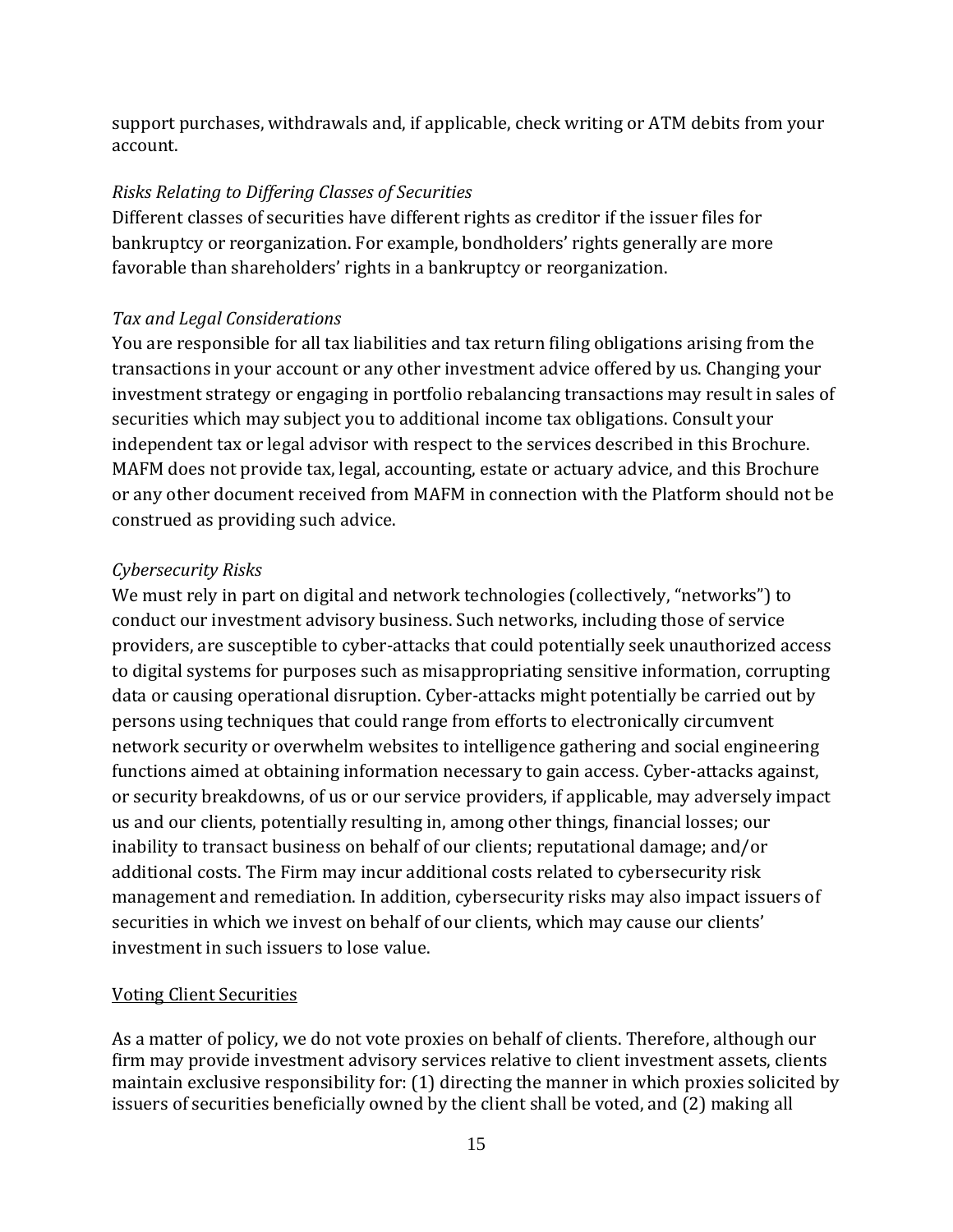elections relative to any mergers, acquisitions, tender offers, bankruptcy proceedings or other type events pertaining to the client's investment assets. Clients are responsible for instructing each custodian of the assets, to forward to the client copies of all proxies and shareholder communications relating to the client's investment assets. We do not offer any consulting assistance regarding proxy issues to clients.

## **ITEM 7. CLIENT INFORMATION PROVIDED TO PORTFOLIO MANAGERS**

MAPS Platform - Managers that have signed the Mid Atlantic Portfolio Solutions ("MAPS") Agreement and are available on the MAPS platform, have direct access to their client's account held at the custodian through Wealthscape.com (an NFS sponsored web site). Managers use Wealthscape to reconcile cash and place trades for the client's account. Managers also have access to their client's monthly brokerage statements. These statements list the client's name, address and account number. Through Wealthscape, Managers also have access to the client's account summary. The account summary details the client's name, address, partial tax identification number/social security number, occupation, date of birth, e-mail address, marital status, number of dependents, partial driver's license number and driver's license state of issuance. If the client's information changes, it is immediately reflected in Wealthscape, and if material, the Manager would be notified of the change. Changes to client information are updated on an ongoing basis throughout the year.

SAS Platform – Managers on the SAS Platform also have access to their respective client's information as detailed in the account set-up process. Client information includes name, address, partial tax identification number/social security number, occupation, date of birth, e-mail address, marital status, number of dependents, partial driver's license number and driver's license state of issuance. If the client's information changes, it is immediately reflected on the SAS Platform and Wealthscape, and if material, the Manager would be notified of the change. Changes to client information are updated on an ongoing basis throughout the year.

MMP Platform – Managers that have signed the ManagerxChange ManagerxChange**®**  Managers Program ("MMP") Agreement and are available on the MMP platform, have direct access to the client's respective account held at the custodian, Mid Atlantic Trust Company ("MATC"), through secure.macg.com ("TNS"), a MATC sponsored web site. Managers use TNS to view the client's account. Account information that is available to the Manager includes account balance, security positions, cash and trade activity history, monthly statements and the account profile summary. If the client's information changes, it is immediately reflected in TNS. Changes to client information are updated on an ongoing basis throughout the year.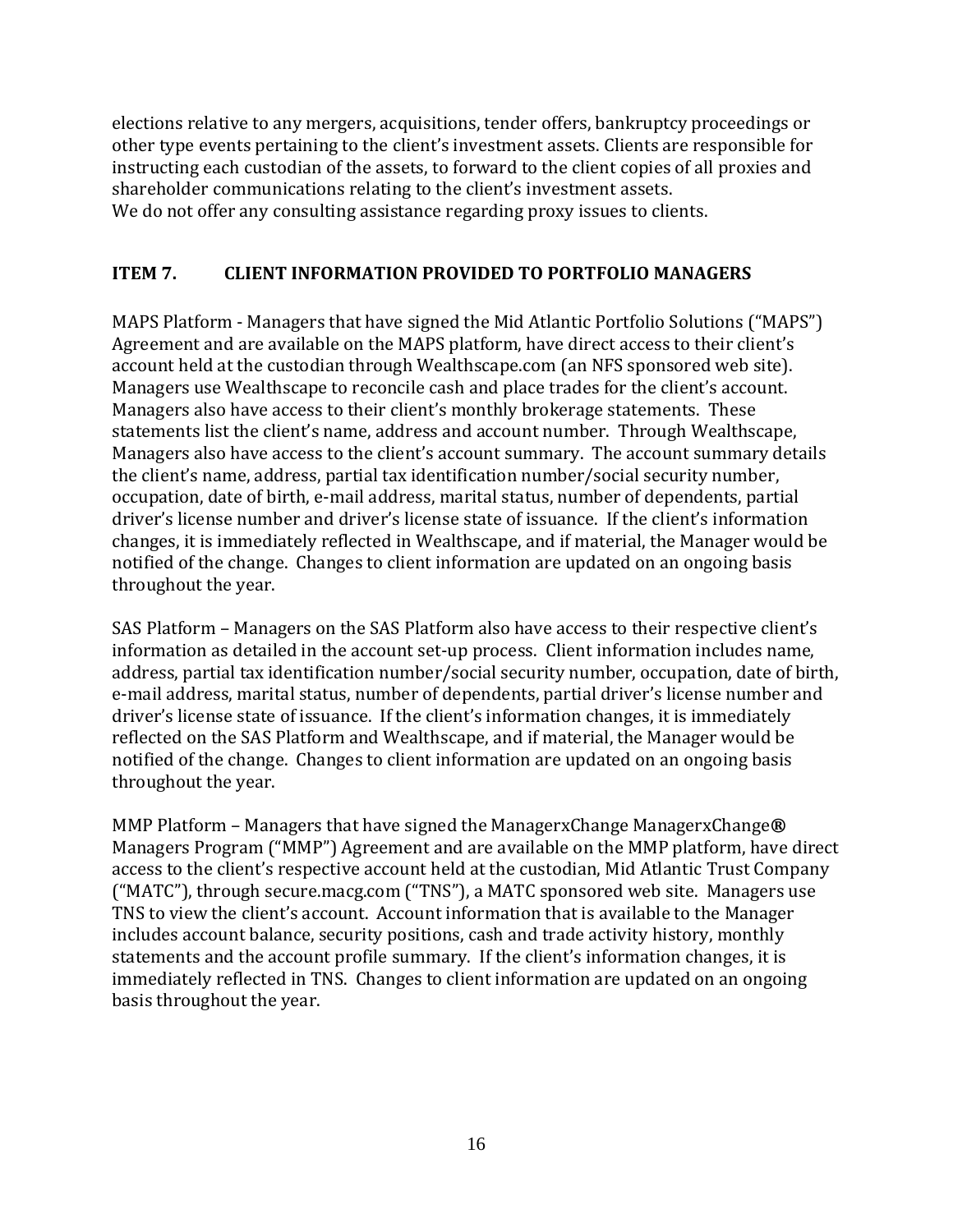## <span id="page-16-0"></span>**ITEM 8. CLIENT CONTACT WITH PORTFOLIO MANAGERS**

Clients have unrestricted access to their portfolio manager in the AC and LMK Programs. For Managers in the MAPS and SAS Program, clients may be limited in their direct contact with the portfolio managers or other investment personnel. For the MMP Programs, the client will not have the ability to contact portfolio managers at the model provider. However, FAs are available to address any questions or concerns regarding these strategies.

## <span id="page-16-1"></span>**ITEM 9. ADDITIONAL INFORMATION**

#### *Disciplinary Information*

We are required to disclose any legal or disciplinary events that are material to a client's, or prospective client's, evaluation of our advisory business or the integrity of our management.

In 2018, Mid Atlantic Financial Management, Inc. was contacted by the staff of the U.S. Securities & Exchange Commission regarding MAFM's earlier disclosures and practices related to the selection of mutual fund share classes that paid Rule 12b-1distribution fees when a lower cost share class that did not pay 12b-1 fees was available. MAFM cooperated fully with the SEC staff regarding its inquiry respecting those matters and, on September 30, 2019, the Firm entered into a settlement with the SEC. Under the settlement, the Firm, without admitting or denying any violation or wrongdoing, consented to findings related to alleged breaches of fiduciary duty and inadequate disclosures in connection with the Firm's mutual fund share class selection practices and the fees it received. The settled administrative order states that, at times during the relevant period, the Firm purchased, recommended, or held for advisory clients mutual fund share classes that charged 12b-1 fees instead of lower-cost share classes of the same funds for which the clients were eligible. The settled order also states that the Firm received 12b-1 fees in connection with these investments that the Firm failed to disclose in its form ADV or otherwise. Further, the order states that the Firm breached its duty to seek best execution for certain clients by investing them in mutual fund share classes that paid 12b-1 fees rather than lower-cost share classes, and that the Firm failed to adopt and implement written compliance policies and procedures reasonably designed to prevent violations of the Advisers Act and the rules thereunder in connection with its mutual fund share class selection practices. As a result of the alleged conduct, the Commission found that MAFM willfully violated sections 206(2) and 206(4) of the Advisers Act and rule 206(4)-7 thereunder. The order provides that MAFM shall cease and desist from committing or causing future violations, is censured, and will pay disgorgement of \$900,069, together with prejudgment interest and a civil money penalty in the amount of \$300,000. MAFM also agreed to certain undertakings under the settlement. In determining to accept the Firm's settlement offer, the Commission considered other remedial acts promptly undertaken by MAFM and the cooperation afforded the SEC staff by the Firm. The Firm has paid the civil money penalty and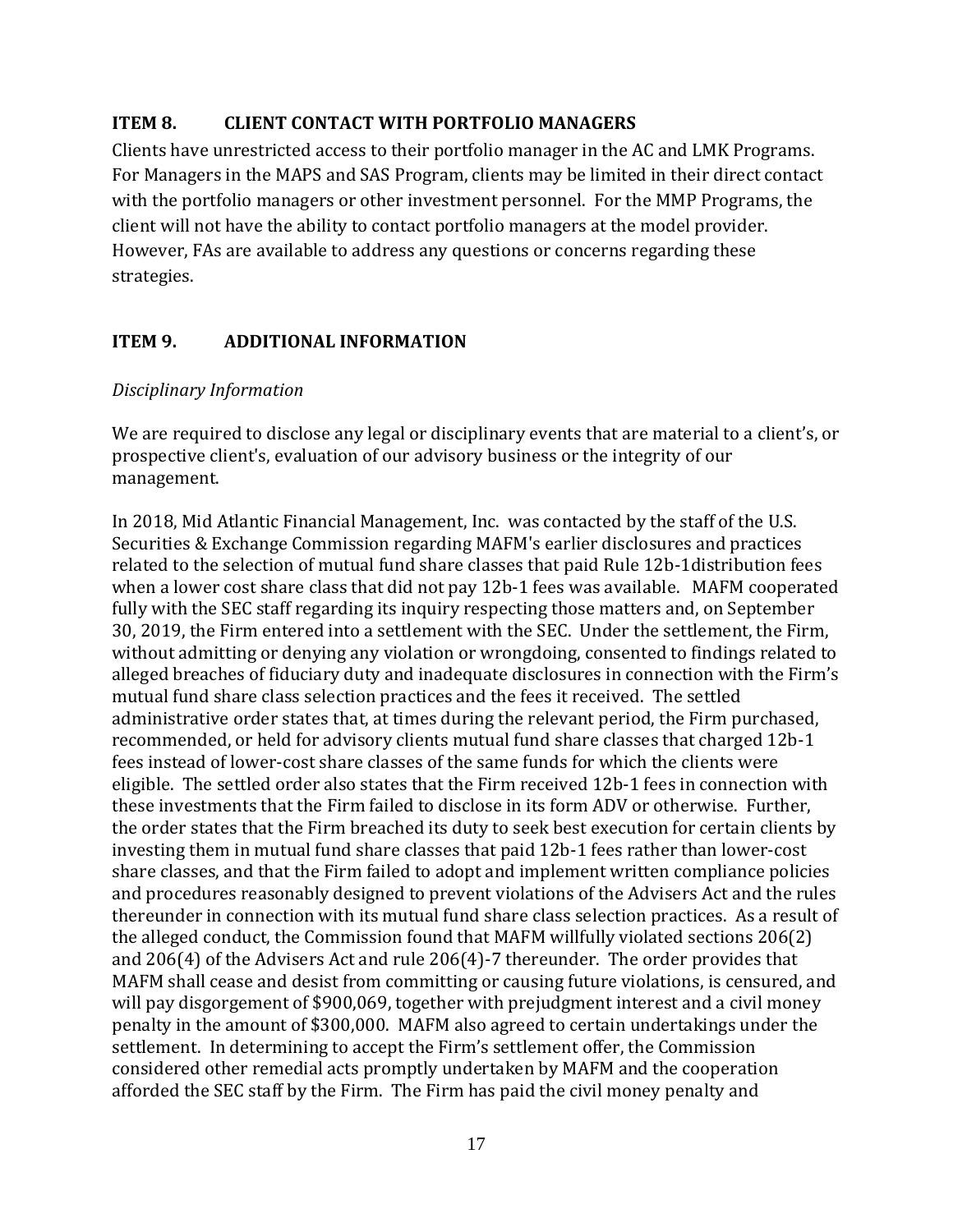distributed the disgorged funds to impacted clients. MAFM also has implemented operational and policies and procedures changes that it believes are reasonably designed to prevent future violations.

## *Other Financial Industry Activities and Affiliations*

#### NewEdge Securities

NewEdge Advisors management personnel and FAs may be separately licensed as registered representatives of NewEdge Securities, our affiliated broker-dealer. These individuals, in their separate capacity, can effect securities transactions for which they will receive separate, yet customary compensation. In addition, management personnel of our Firm may also act as corporate officers of NewEdge Securities. In their capacity as supervisory principals of NewEdge Securities, they devote time to the oversight of the operations of the broker/dealer.

MAFM recommends to clients the use of NewEdge Securities for services relating to the execution and clearing of trades for client accounts. Comprehensive investment fees are also utilized with respect to client assets in which NewEdge Securities provides execution and clearing services for the account.

MAFM's investment management and advisory services invest in mutual funds. A client that invests in mutual funds is subject to the payment of 12b-1 and/or shareholder servicing fees for distribution to the broker as set forth in the prospectuses of those mutual funds. NewEdge Securities is used as the broker/dealer to effect the transaction in mutual funds, it may receive the 12b-1 and/or shareholder servicing fees. Mutual funds are sold by prospectus only. MAFM has established policies and procedures to ensure that when purchasing Mutual Funds in client accounts, the selection provides the lowest cost share class eligible to purchase for that fund. Additionally, we have established systematic procedures to rebate to the client 12b-1 Fees that are inadvertently incurred.

*Bank Deposit Program*: MAFM offers clients access to bank deposit sweep accounts that may be used to hold a cash balance in their NewEdge Securities brokerage account that is awaiting reinvestment.

The NewEdge Securities Deposit Sweep Program ("Program") is the default account investment vehicle used to hold your cash balance while awaiting reinvestment for eligible accounts.

The cash balance in your eligible NewEdge Securities brokerage accounts will be deposited automatically or "swept" into interest-bearing FDIC-insurance eligible Program deposit accounts ("Deposit Accounts") at one or more FDIC-insured financial institutions (each a "Program Bank" or collectively, "Program Banks"). The Program may create financial benefits for NewEdge Securities and for NFS. We will receive a fee from each Program Bank in connection with the Program (equal to a percentage of all participants' average daily deposits at the Program Banks). Amounts will vary but in no event will be more than 1.75% (net of third party fees) on an annualized basis, as applied across all Deposit Accounts. In our discretion, we may reduce our fee and may vary the amount of the reductions among clients. The fee may vary from bank to bank. The amount of fee received will affect the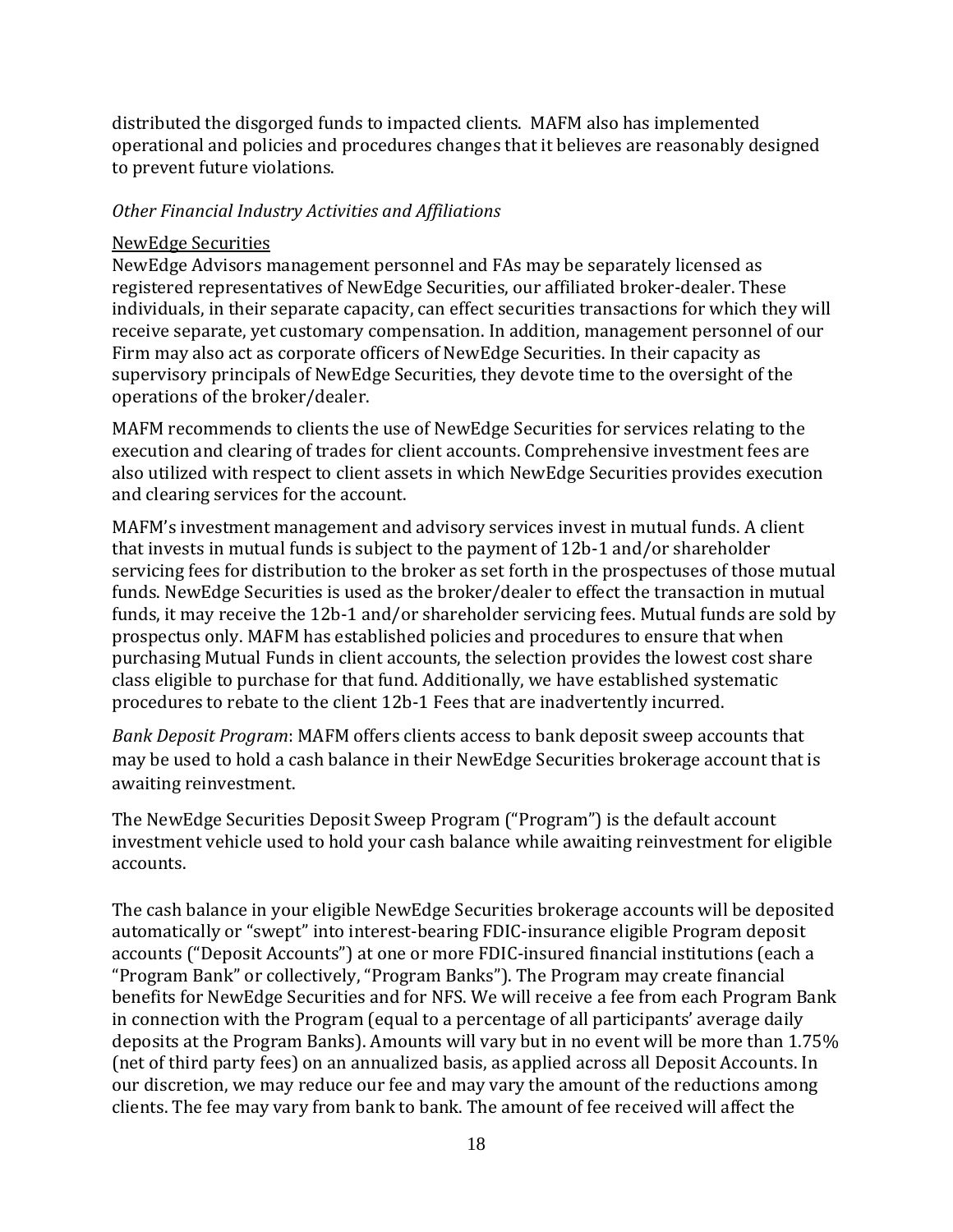interest rate paid to customers by the Bank. We will also pay a fee to NFS. We reserve the right to modify the fees we receive from Program Banks. From time to time, if the fee increases, clients will receive notification of any such change. In addition to our fee, other service providers with respect to the Program will receive fees from each Bank (collectively, with the fees paid to us and/or NFS, "Program Fees").

In addition to the Program Fees referenced above, clients' brokerage accounts generally may be charged additional fees that apply to securities accounts maintained by NewEdge Securities. Applicable law governing retirement accounts, such as qualified plans under ERISA, and individual retirement accounts under the Internal Revenue Code, necessitates that interest rates paid by the Program Banks for deposits in the Deposit Accounts, our fee, and other service fees are negotiated at arm's length, are believed to be fair and reasonable, and are designed to approximate value for the services involved and in the context of customers' eligible assets.

The Program Banks use Program deposits for funding current and new lending and for investment activities. The Program Banks earn net income from the difference between the interest they pay on Program Deposits and the fees paid to us and the income they earn on loans, investments, and other assets. As noted above, the Program Banks may pay rates of interest on Program Deposits that are lower than prevailing market interest rates that may have been paid on accounts otherwise opened directly with such Program Bank. Program Banks do not have a duty to provide the highest rates available and may instead seek to pay a lower rate. Lower rates may be more financially beneficial to a Program Bank. There is no necessary linkage between bank rates of interest and the highest rates available in the market, including any money market mutual fund rates. By comparison, a money market mutual fund generally seeks to achieve the highest rate of return (less fees and expenses) consistent with the money market mutual fund's investment objective, which can be found in the fund's prospectus.

The revenue generated by us may be greater than revenues generated by sweep options at other brokerage firms, and may be greater than other core account investment vehicles currently available to you or possible core account investment vehicles that we have used in the past or may consider using in the future. In addition, we will make compensation payments to NFS, our clearing agent, for recordkeeping and other services with respect to amounts invested in the Program, which will be no more than 25 basis points (0.25%).

NFS may receive more revenue with respect to amounts in the Program than with respect to other sweep products. As a result of the fees and benefits described above, the Program may be significantly more profitable to us than other available sweep options, if any. NewEdge Securities and/or NFS may also benefit from the possession and temporary investment of cash balances prior to the deposit of such balances in the Program.

A current version of our Bank Deposit Sweep Program Disclosure Document, which is provided to all MAFM brokerage clients, is available at https[://www.macg.com/clients/brokerage-sweep-disclosures/](http://www.macg.com/clients/brokerage-sweep-disclosures/)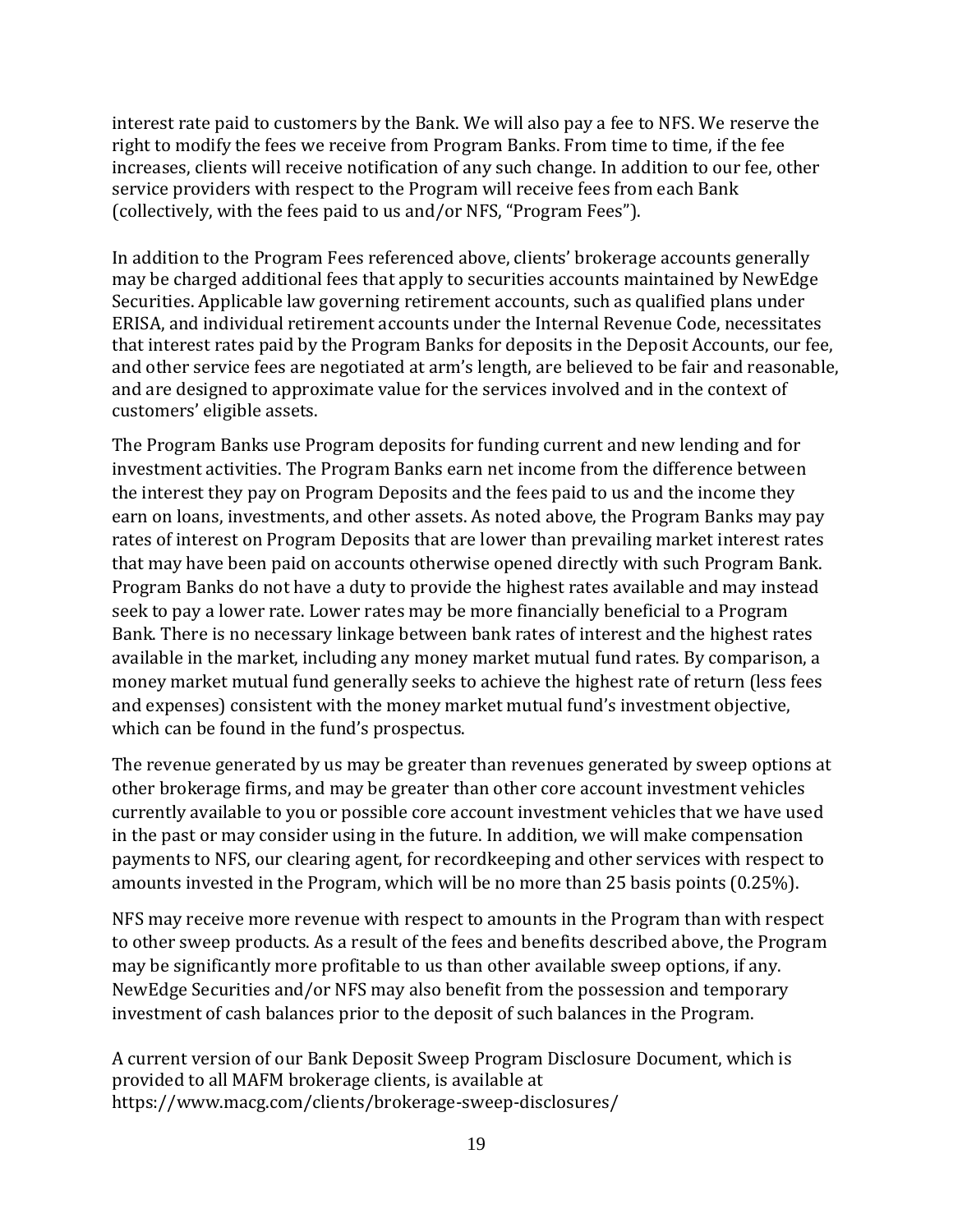# Mid Atlantic Trust Company ("MATC")

MAFM is under common control with MATC, a South Dakota non-depository trust company which handles the custody, directed trustee, paying agent, and reporting services for corporate retirement plans, and asset custody for some clients of MAFM as recommended by their FA. While MAFM is not directly compensated by MATC for revenue generated due to this arrangement, it does benefit indirectly, due to the companies being under common control.

While MAFM and these individuals endeavor at all times to put the interest of the clients first as part of our fiduciary duty, clients should be aware that the receipt of additional compensation itself creates a conflict of interest, and may affect the judgment of these individuals when making recommendations.

Management personnel of our firm, in their individual capacities, are agents for various insurance companies. As such, these individuals are able to receive separate, yet customary commission compensation resulting from implementing product transactions on behalf of advisory clients. Clients, however, are not under any obligation to engage these individuals when considering implementation of advisory recommendations. The implementation of any or all recommendations is solely at the discretion of the client.

When acting as custodian or directed trustee, Mid Atlantic Trust Company and/or its affiliates or agents, may retain, as part of their reasonable compensation, interest income and other benefits earned on certain uninvested plan cash ("Float"). The Float rate of return is based upon and approximates current short-term money market rates as in effect from time to time. In certain instances, MAFM or its affiliates or agents may earn bank credits in lieu of interest, and in such instances that rate is generally the then current Federal Funds rate, plus some factor. Additional information related to this Float disclosure may be obtained at [https://www.macg.com/clients/trust-cash-deposit](https://www.macg.com/clients/trust-cash-deposit-disclosures/)[disclosures/ .](https://www.macg.com/clients/trust-cash-deposit-disclosures/)

## NewEdge Wealth LLC

MAFM is under common control with NewEdge Wealth, LLC, an investment adviser registered with the SEC that provides investment advisory services to retail investors.

## **Conflicts of Interest**

Clients should be aware that the receipt of additional compensation by MAFM and its management persons or employees creates a conflict of interest that may impair the objectivity of our firm and these individuals when making advisory recommendations. MAFM endeavors at all times to put the interest of its clients first as part of our fiduciary duty as a registered investment adviser; we take the following steps to address this conflict:

• we disclose to clients the existence of all material conflicts of interest, including the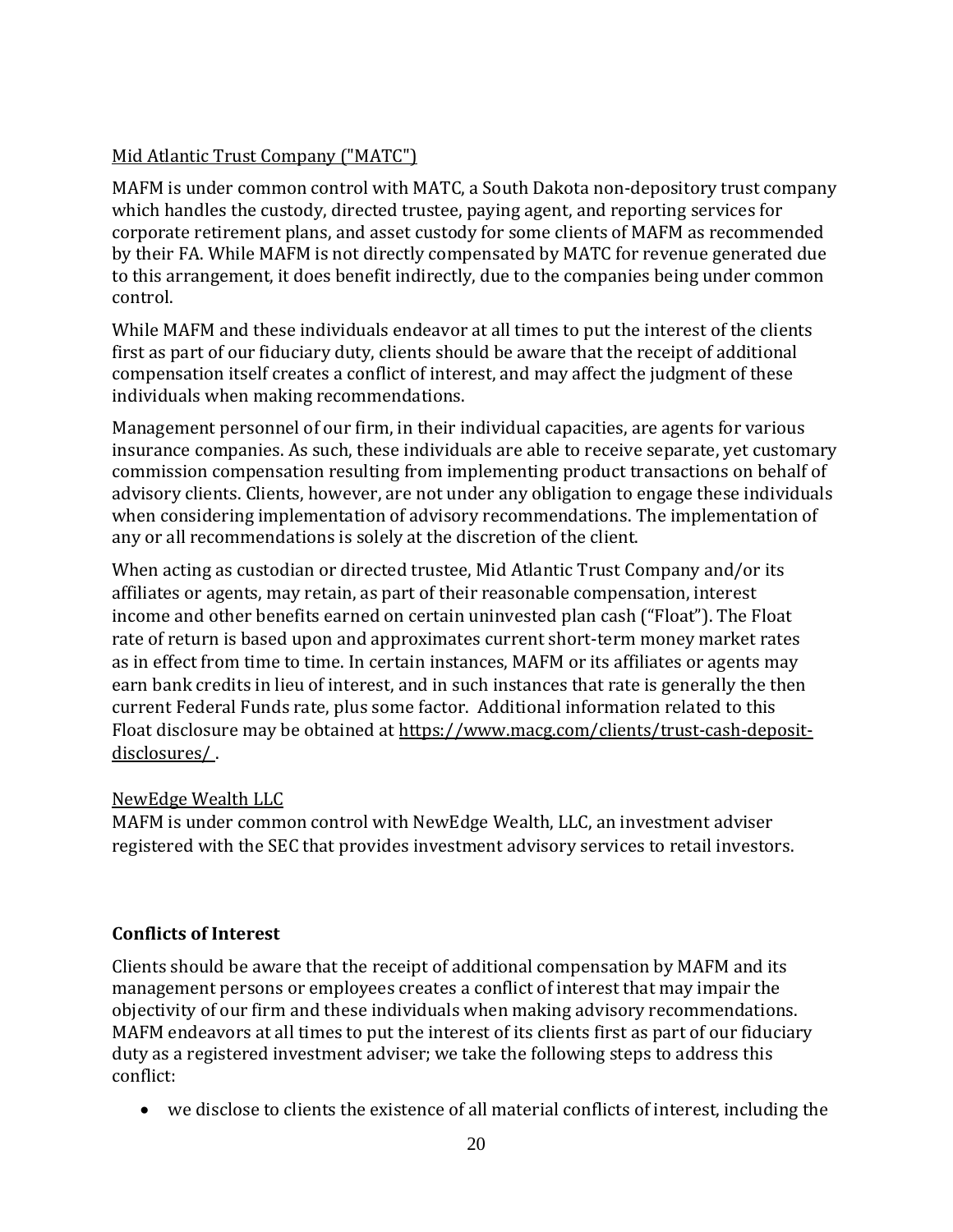potential for our firm and our employees to earn compensation from advisory clients in addition to our firm's advisory fees;

- we disclose to clients that they are not obligated to purchase recommended investment products from our employees or affiliated companies;
- we collect, maintain and document accurate, complete and relevant client background information, including the client's financial goals, objectives and risk tolerance;
- our firm's management conducts regular reviews of each client account to verify that all recommendations made to a client are suitable to the client's needs and circumstances;
- we require that our employees seek prior approval of any outside employment activity so that we may ensure that any conflicts of interests in such activities are properly addressed;
- we educate our employees regarding the responsibilities of a fiduciary, including the need for having a reasonable and independent basis for the investment advice provided to clients.

As previously disclosed, we recommend the services of various registered investment advisers to our clients. In exchange for this recommendation, we receive a referral fee from the selected investment adviser. The fee received by us is typically a percentage of the fee charged by that investment adviser to the referred client. The portion of the advisory fee paid to us does not increase the total advisory fee paid to the selected investment adviser by the client. We do not charge the client any fees for these referrals. We will only recommend advisers that pay us a referral fee.

We are aware of the special considerations required under Rule 206(4)-3 (the "cash solicitation" rule) of the Investment Advisers Act of 1940. As such, all appropriate disclosure shall be made, and all applicable Federal and State laws will be observed.

## *Code of Ethics, Participation or Interest in Client Transactions and Personal Trading*

Our Firm has adopted a Code of Ethics, which sets forth high ethical standards of business conduct that we require of our employees and FAs including compliance with applicable federal securities laws.

MAFM and our personnel owe a duty of loyalty, fairness and good faith towards our clients, and have an obligation to adhere not only to the specific provisions of the Code of Ethics but to the general principles that guide the Code.

Our Code of Ethics includes policies and procedures for the review of quarterly securities transactions reports as well as initial and annual securities holdings reports that must be submitted by the Firm's access persons. Among other things, our Code of Ethics also requires the prior approval of any acquisition of securities in a limited offering (e.g., private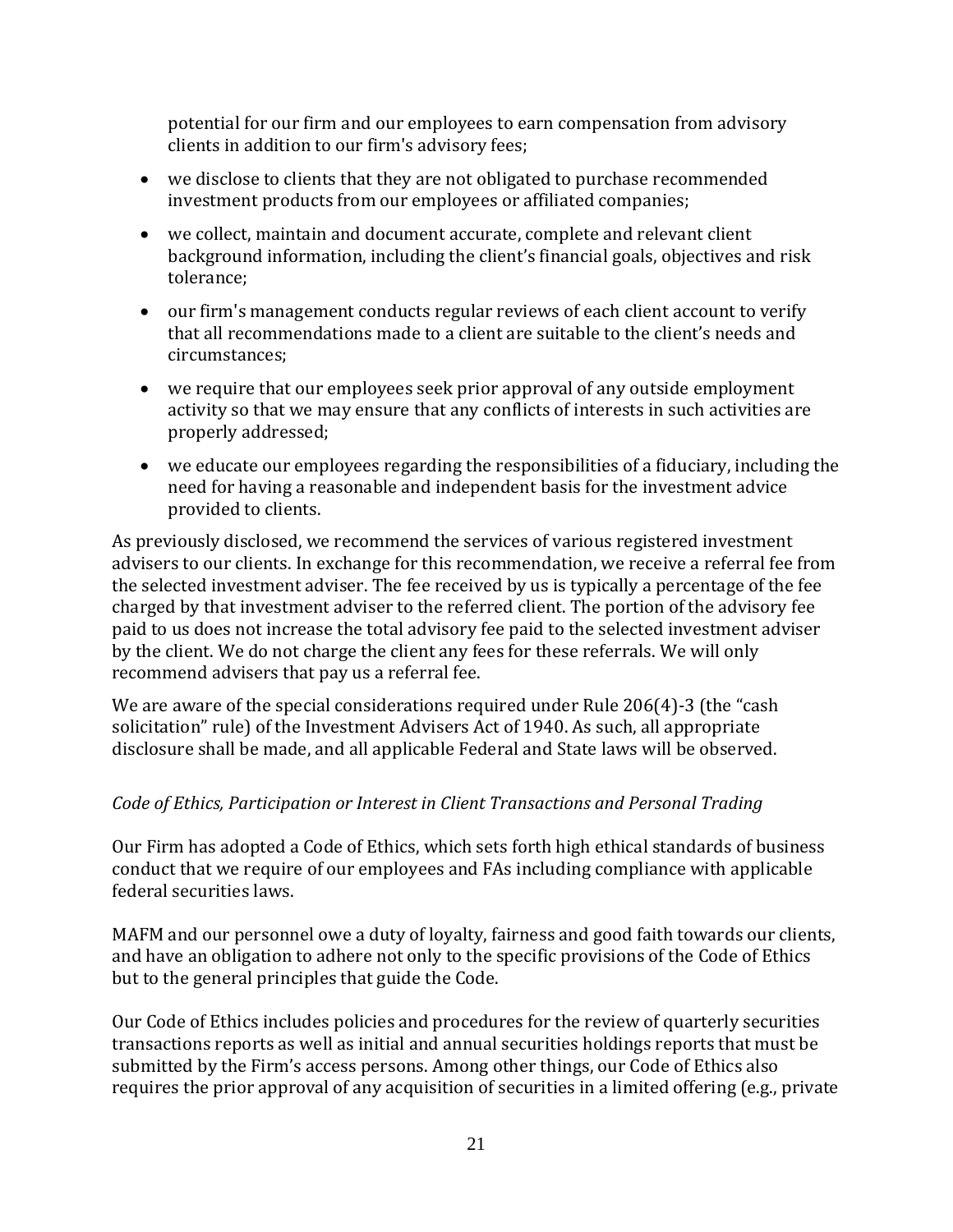placement) or an initial public offering. Our code also provides for oversight, enforcement and recordkeeping provisions.

MAFM's Code of Ethics further includes the Firm's policy prohibiting the use of material non-public information. While we do not believe that we have any particular access to nonpublic information, all employees are reminded that such information may not be used in a personal or professional capacity.

Our Code of Ethics is designed to assure that the personal securities transactions, activities and interests of our employees will not interfere with (i) making decisions in the best interest of advisory clients and (ii) implementing such decisions while, at the same time, allowing employees to invest for their own accounts.

Our firm and/or individuals associated with our Firm may buy or sell for their personal accounts securities identical to or different from those recommended to our clients. In addition, any related person(s) may have an interest or position in a certain security(ies) which may also be recommended to a client. It is the expressed policy of our Firm that no person employed by us may purchase or sell any security prior to a transaction(s) being implemented for an advisory account, thereby preventing such employee(s) from benefiting from transactions placed on behalf of advisory accounts.

A copy of our Code of Ethics is available to our advisory clients and prospective clients. You may request a copy by email sent to ksmith@macg.com, or by calling us at 412-391-7077.

## **Portfolio Reviews**

MAFM monitors client portfolios on a regular and ongoing basis. Client reviews are conducted periodically. Such reviews are conducted by the Firm's FAs. All investment advisory clients are encouraged to discuss their needs, goals and objectives with their FAs and to keep the Firm informed of any changes thereto. The Firm contacts ongoing investment advisory clients at least annually to review its previous services and/or recommendations and quarterly to discuss the impact resulting from any changes in the client's financial situation and/or investment objectives.

## **Account Statements and Reports**

Clients are provided with transaction confirmation notices and regular summary account statements directly from their account custodians. From time-to-time or as otherwise requested, clients may also receive written or electronic reports from MAFM and/or an outside service provider, which contain certain account and/or market-related information, such as an inventory of account holdings or account performance. Clients should compare the account statements they receive from their custodian with any documents or reports they receive from MAFM or an outside service provider. *Client Referrals and Other Compensation*